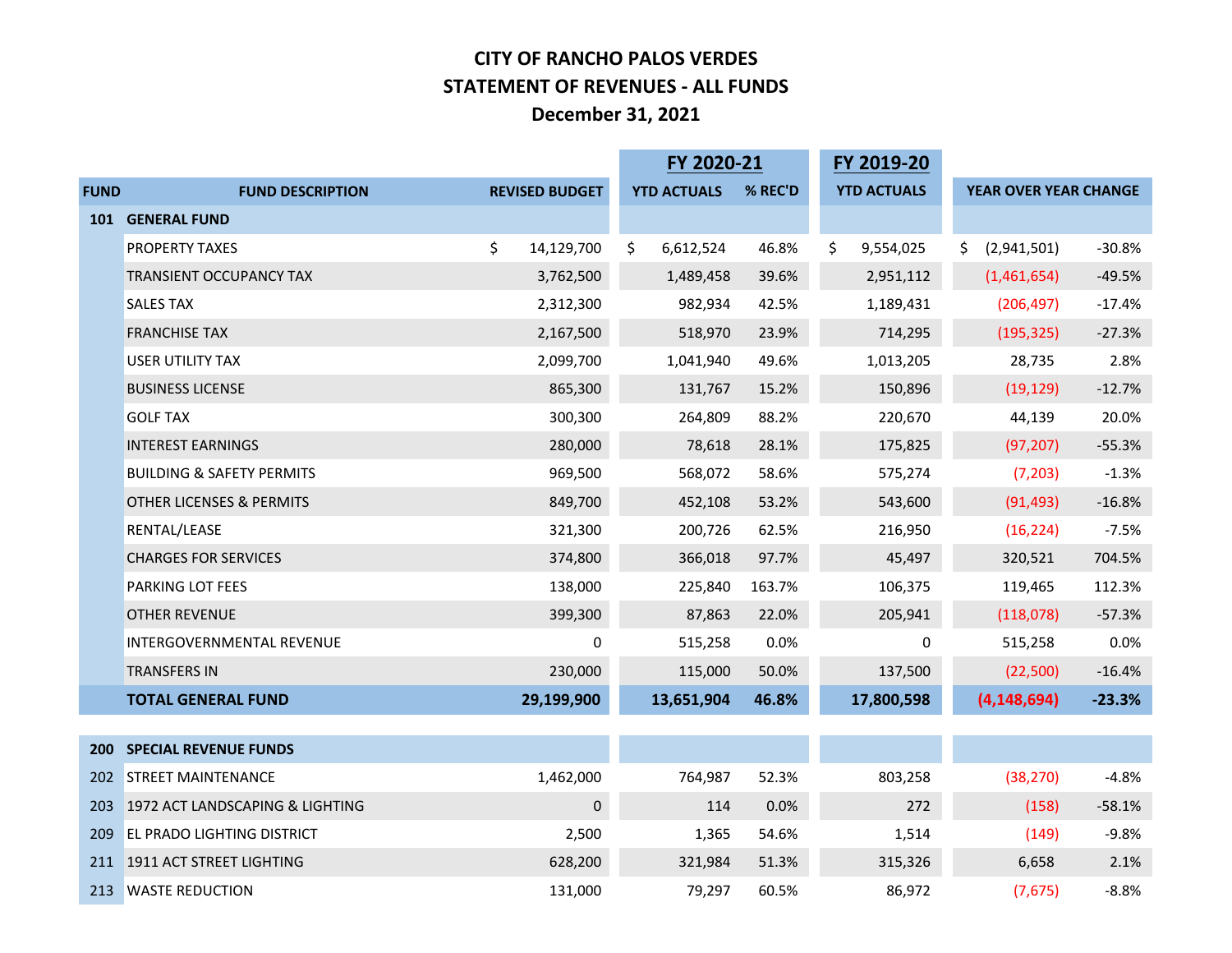## **CITY OF RANCHO PALOS VERDES STATEMENT OF REVENUES - ALL FUNDS December 31, 2021**

|             |                                          | FY 2020-21            |                    | FY 2019-20 |                    |                       |          |
|-------------|------------------------------------------|-----------------------|--------------------|------------|--------------------|-----------------------|----------|
| <b>FUND</b> | <b>FUND DESCRIPTION</b>                  | <b>REVISED BUDGET</b> | <b>YTD ACTUALS</b> | % REC'D    | <b>YTD ACTUALS</b> | YEAR OVER YEAR CHANGE |          |
| 214         | AIR QUALITY MANAGEMENT                   | 55,000                | 14,519             | 26.4%      | 14,730             | (211)                 | $-1.4%$  |
| 215         | PROPOSITION C                            | 702,400               | 349,724            | 49.8%      | 370,560            | (20, 836)             | $-5.6%$  |
| 216         | PROPOSITION A                            | 849,400               | 424,548            | 50.0%      | 462,407            | (37, 859)             | $-8.2%$  |
| 217         | <b>PUBLIC SAFETY GRANTS</b>              | 157,700               | 132,166            | 83.8%      | 129,960            | 2,205                 | 1.7%     |
| 220         | <b>MEASURE R</b>                         | 545,400               | 265,983            | 48.8%      | 281,312            | (15, 329)             | $-5.4%$  |
| 221         | <b>MEASURE M</b>                         | 530,000               | 297,080            | 56.1%      | 306,471            | (9, 391)              | $-3.1%$  |
| 222         | <b>HABITAT RESTORATION</b>               | 12,400                | 3,062              | 24.7%      | 8,627              | (5, 565)              | $-64.5%$ |
| 223         | <b>SUBREGION ONE MAINTENANCE</b>         | 24,000                | 8,024              | 33.4%      | 24,819             | (16, 795)             | $-67.7%$ |
| 224         | MEASURE A MAINTENANCE                    | 91,000                | 146                | 0.2%       | 452                | (306)                 | $-67.7%$ |
| 225         | ABALONE COVE SEWER DISTRICT              | 52,000                | 21,957             | 42.2%      | 252,309            | (230, 353)            | $-91.3%$ |
| 227         | <b>GINSBURG CULTURAL ART BLD</b>         | 0                     | $\overline{0}$     | 0.0%       | 0                  | $\Omega$              | 0.0%     |
| 228         | DONOR RESTRICTED CONTRIBUTIONS           | 25,000                | 9,297              | 37.2%      | 15,441             | (6, 144)              | $-39.8%$ |
|             | <b>TOTAL SPECIAL REVENUE FUNDS</b>       | 5,268,000             | 2,694,254          | 51.1%      | 3,074,431          | (380, 177)            | $-12.4%$ |
|             |                                          |                       |                    |            |                    |                       |          |
| 300         | <b>CAPITAL PROJECTS FUNDS</b>            |                       |                    |            |                    |                       |          |
| 310         | COMMUNITY DEVELOPMENT BLOCK GRANT (CDBG) | 217,700               | 7,985              | 3.7%       | 30,035             | (22,050)              | $-73.4%$ |
| 330         | <b>INFRASTRUCTURE IMPROVEMENTS</b>       | 2,394,000             | 1,275,662          | 53.3%      | 2,251,130          | (975, 468)            | $-43.3%$ |
| 331         | <b>FEDERAL GRANTS</b>                    | 0                     | 0                  | 0.0%       | 0                  | 0                     | 0.0%     |
| 332         | <b>STATE GRANTS</b>                      | 0                     | 24,656             | 0.0%       | 450,162            | (425, 506)            | $-94.5%$ |
| 334         | <b>QUIMBY PARK DEVELOPMENT</b>           | 25,000                | 28,401             | 113.6%     | 13,758             | 14,643                | 106.4%   |
| 336         | LOW-MODERATE INCOME HOUSING              | 46,200                | 878                | 1.9%       | 1,704              | (825)                 | $-48.5%$ |
| 337         | <b>AFFORDABLE HOUSING PROJECTS</b>       | 15,000                | 3,383              | 22.6%      | 8,066              | (4,682)               | $-58.1%$ |
| 338         | DEVELOP IMPACT MITIGATION (EET)          | 10,000                | 1,234              | 12.3%      | 12,512             | (11, 278)             | $-90.1%$ |
| 343         | <b>MEASURE W</b>                         | 690,000               | $\mathbf 0$        | 0.0%       | 0                  | 0                     | 0.0%     |
|             | <b>TOTAL CAPITAL PROJECTS FUNDS</b>      | 3,397,900             | 1,342,199          | 39.5%      | 2,767,365          | (1,425,166)           | $-51.5%$ |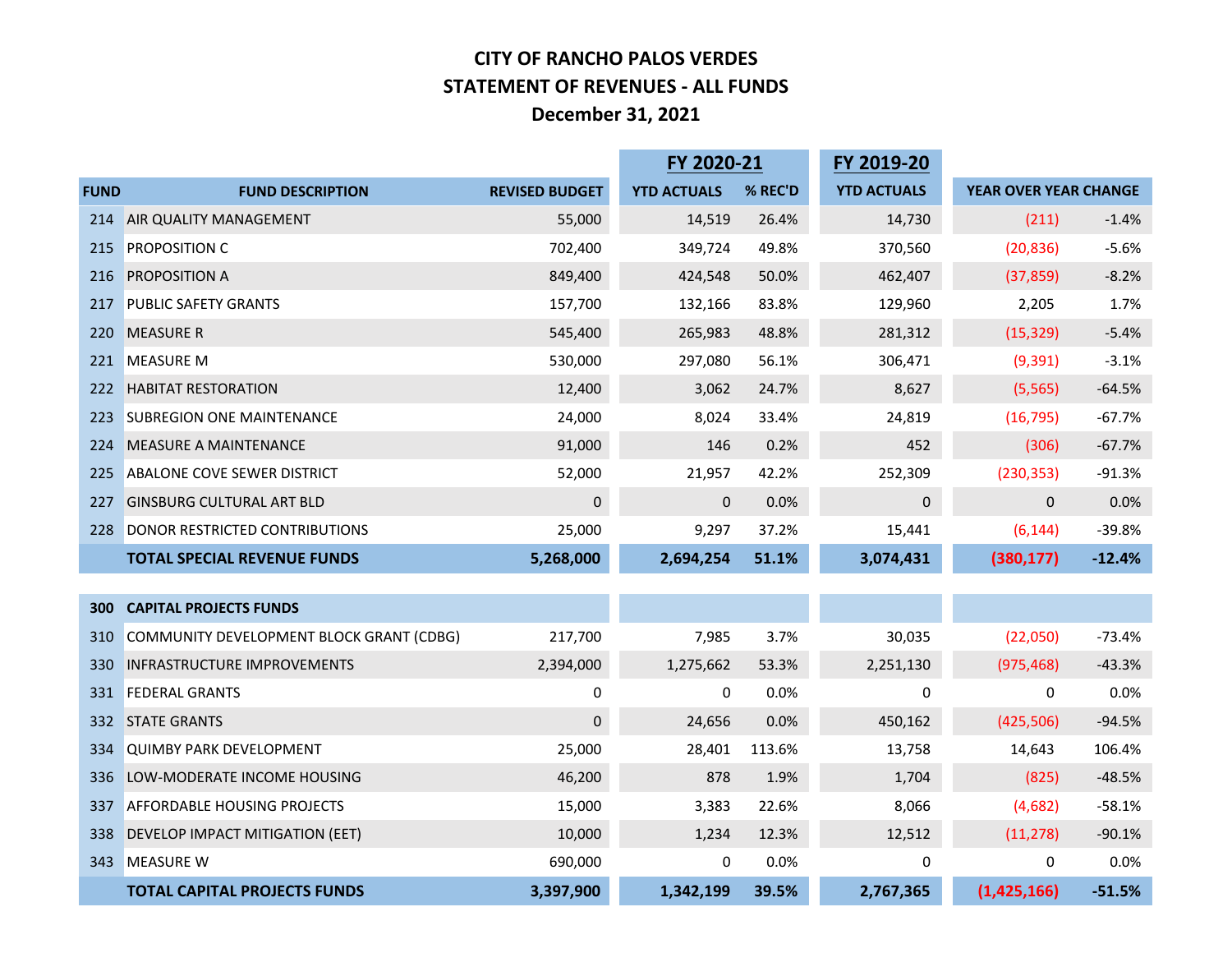## **CITY OF RANCHO PALOS VERDES STATEMENT OF REVENUES - ALL FUNDS December 31, 2021**

|             |                                                    |                       | FY 2020-21         |         | FY 2019-20         |                       |           |
|-------------|----------------------------------------------------|-----------------------|--------------------|---------|--------------------|-----------------------|-----------|
| <b>FUND</b> | <b>FUND DESCRIPTION</b>                            | <b>REVISED BUDGET</b> | <b>YTD ACTUALS</b> | % REC'D | <b>YTD ACTUALS</b> | YEAR OVER YEAR CHANGE |           |
|             |                                                    |                       |                    |         |                    |                       |           |
| 500         | <b>ENTERPRISE FUNDS</b>                            |                       |                    |         |                    |                       |           |
| 501         | WATER QUALITY FLOOD PROTECTION                     | 0                     | $\Omega$           | 0.0%    | 1,321              | (1, 321)              | $-100.0%$ |
|             | <b>TOTAL ENTERPRISE FUNDS</b>                      | 0                     | $\mathbf{0}$       | 0.0%    | 1,321              | (1, 321)              | $-100.0%$ |
|             |                                                    |                       |                    |         |                    |                       |           |
| 600         | <b>INTERNAL SERVICE FUND</b>                       |                       |                    |         |                    |                       |           |
| 681         | <b>EQUIPMENT REPLACEMENT</b>                       | 138,300               | 57,011             | 41.2%   | 68,476             | (11, 465)             | $-16.7%$  |
|             | <b>TOTAL INTERNAL SERVICE FUNDS</b>                | 138,300               | 57,011             | 41.2%   | 68,476             | (11, 465)             | $-16.7%$  |
|             |                                                    |                       |                    |         |                    |                       |           |
|             | <b>REDEVELOPMENT AGENCY</b>                        |                       |                    |         |                    |                       |           |
| 701         | <b>REDEVELOPMENT OBLIGATION</b>                    | 0                     | 12                 | 0.0%    | 3,401              | (3, 389)              | $-99.6%$  |
|             | <b>TOTAL REDEVELOPMENT AGENCY</b>                  | $\mathbf 0$           | 12                 | 0.0%    | 3,401              | (3,389)               | $-99.6%$  |
|             |                                                    |                       |                    |         |                    |                       |           |
|             | <b>IMPROVEMENT AUTHORITIES</b>                     |                       |                    |         |                    |                       |           |
| 285         | IA - PORTUGUESE BEND MAINTENANCE                   | 22,600                | 10,339             | 45.7%   | 28,805             | (18, 466)             | $-64.1%$  |
| 795         | <b>IMPROVEMENT AUTHORITY - ABALONE COVE MAINT.</b> | 2,600                 | 4,842              | 186.2%  | 40,039             | (35, 197)             | $-87.9%$  |
|             | <b>TOTAL IMPROVEMENT AUTHORITIES</b>               | 25,200                | 15,181             | 60.2%   | 68,844             | (53, 663)             | $-77.9%$  |
|             |                                                    |                       |                    |         |                    |                       |           |
|             | <b>TOTAL REVENUES</b>                              | \$<br>38,029,300      | \$17,760,561       | 46.7%   | \$23,784,437       | \$ (6,023,875)        | $-25.3%$  |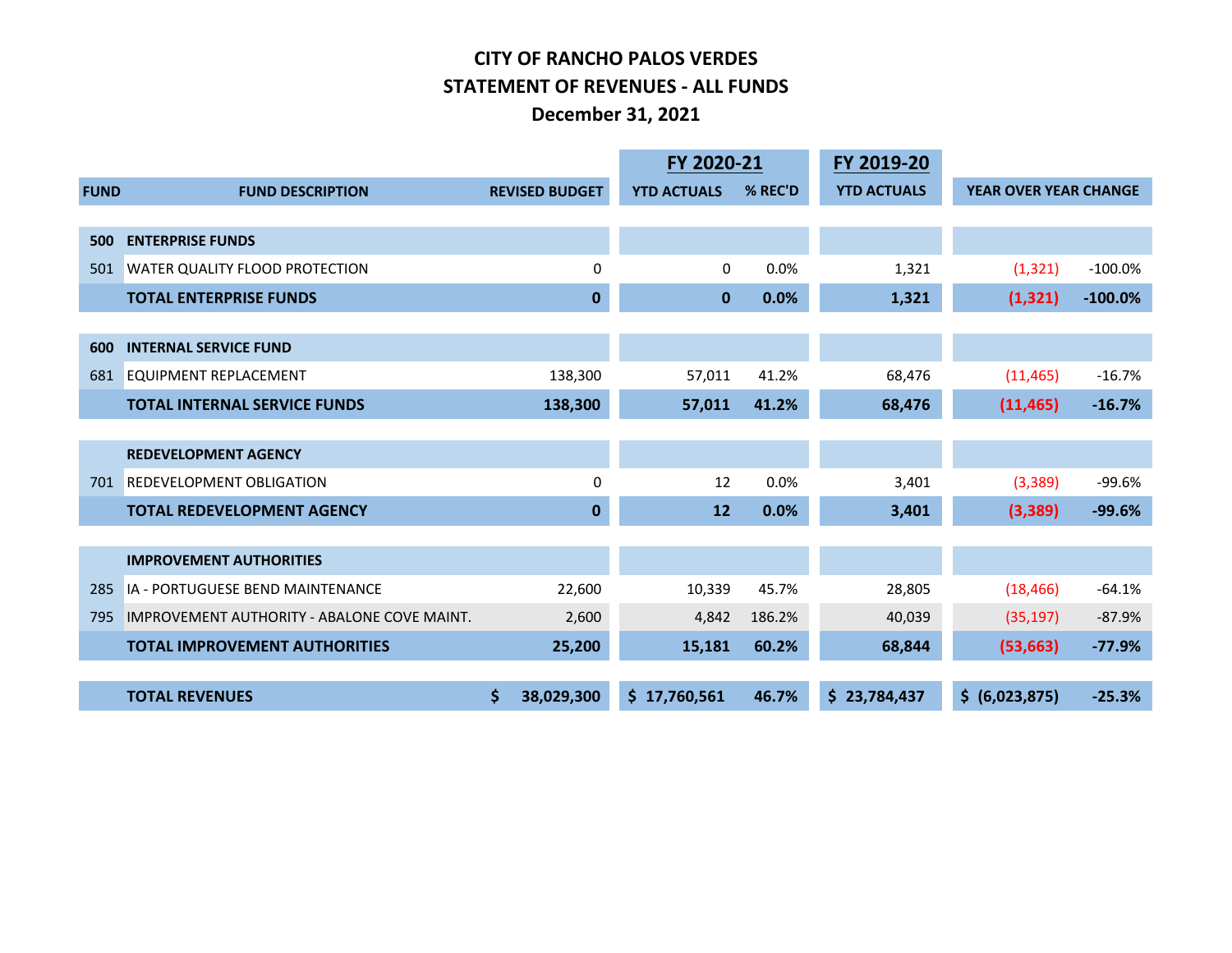|             |               |                   |                                         |                |                       |                    |                    |                     | <b>AVAILABLE</b> |          |
|-------------|---------------|-------------------|-----------------------------------------|----------------|-----------------------|--------------------|--------------------|---------------------|------------------|----------|
| <b>FUND</b> | <b>OBJECT</b> | <b>ACCOUNT</b>    | <b>ACCOUNT DESCRIPTION</b>              | <b>TYPE</b>    | <b>REVISED BUDGET</b> | <b>YTD REVENUE</b> | <b>MTD REVENUE</b> | <b>ENCUMBRANCES</b> | <b>BUDGET</b>    | % USED   |
| 101         | 3101          | 101-300-0000-3101 | <b>GOLF TAXES</b>                       | $\mathsf{R}$   | $-300,300$            | $-264,808.71$      | $-41,830.86$       | 0.00                | $-35,491$        | 88.20    |
| 101         | 3102          | 101-300-0000-3102 | <b>PROPERTY TAXES - SECURED</b>         | ${\sf R}$      | $-8,553,800$          | $-3,732,974.85$    | $-3,331,632.67$    | 0.00                | $-4,820,825$     | 43.60    |
| 101         | 3107          | 101-300-0000-3107 | PROPERTY TAXES - IN LIEU OF             | ${\sf R}$      | $-5,275,900$          | $-2,637,950.00$    | $-2,637,950.00$    | 0.00                | $-2,637,950$     | 50.00    |
| 101         | 3108          | 101-300-0000-3108 | <b>PROPERTY TAXES - RPTTF RDA</b>       | $\mathsf{R}$   | $-25,000$             | $-7,593.71$        | 0.00               | 0.00                | $-17,406$        | 30.40    |
| 101         | 3110          | 101-300-0000-3110 | PROPERTY TRANSFER TAXES                 | $\mathsf{R}$   | $-275,000$            | $-234,005.86$      | $-40,800.14$       | 0.00                | $-40,994$        | 85.10    |
| 101         | 3111          | 101-300-0000-3111 | <b>FRANCHISE TAXES</b>                  | $\mathsf{R}$   | $-2,167,500$          | $-518,970.41$      | $-165,578.80$      | 0.00                | $-1,648,530$     | 23.90    |
| 101         | 3112          | 101-300-0000-3112 | <b>SALES TAXES</b>                      | $\mathsf{R}$   | $-2,240,000$          | -954,084.48        | -495,357.99        | 0.00                | $-1,285,916$     | 42.60    |
| 101         | 3113          | 101-300-0000-3113 | <b>SALES TAXES PSAF</b>                 | $\mathsf{R}$   | $-72,300$             | $-28,849.43$       | $-8,299.36$        | 0.00                | $-43,451$        | 39.90    |
| 101         | 3114          | 101-300-0000-3114 | UTILITY USERS TAXES - ELEC.             | $\mathsf{R}$   | $-982,200$            | $-515,709.43$      | $-150,311.97$      | 0.00                | $-466,491$       | 52.50    |
| 101         | 3115          | 101-300-0000-3115 | UTILITY USERS TAXES - WATER             | $\mathsf{R}$   | $-747,500$            | $-399,755.17$      | $-112,989.08$      | 0.00                | $-347,745$       | 53.50    |
| 101         | 3116          | 101-300-0000-3116 | UTILITY USERS TAXES - GAS               | ${\sf R}$      | $-370,000$            | $-126,475.37$      | $-51,124.58$       | 0.00                | $-243,525$       | 34.20    |
| 101         | 3120          | 101-300-0000-3120 | TRANSIENT OCC. TAXES - MISC             | $\overline{R}$ | $-142,700$            | $-70,023.21$       | $-31,059.76$       | 0.00                | $-72,677$        | 49.10    |
| 101         | 3121          | 101-300-0000-3121 | TRANSIENT OCC. TAXES-TERRANEA           | $\mathsf{R}$   | $-3,619,800$          | $-1,419,434.40$    | $-259,681.47$      | 0.00                | $-2,200,366$     | 39.20    |
| 101         | 3202          | 101-300-0000-3202 | <b>BUILDING &amp; SAFETY PERMITS</b>    | $\mathsf{R}$   | $-969,500$            | $-568,071.57$      | $-63,302.51$       | 0.00                | $-401,428$       | 58.60    |
| 101         | 3203          | 101-300-0000-3203 | PLAN CHECK PERMITS                      | $\mathsf{R}$   | $-308,400$            | $-167,254.51$      | $-38,878.02$       | 0.00                | $-141,145$       | 54.20    |
| 101         | 3205          | 101-300-0000-3205 | <b>FILM PERMITS</b>                     | $\mathsf{R}$   | $-30,700$             | $-735.00$          | $-147.00$          | 0.00                | $-29,965$        | 2.40     |
| 101         | 3206          | 101-300-0000-3206 | <b>ANIMAL LICENSES</b>                  | $\mathsf{R}$   | $-27,400$             | $-10,323.25$       | $-2,156.25$        | 0.00                | $-17,077$        | 37.70    |
| 101         | 3207          | 101-300-0000-3207 | <b>BUILDING &amp; SAFETY SMIP</b>       | $\mathsf{R}$   | $-3,000$              | $-267.46$          | $-307.02$          | 0.00                | $-2,733$         | 8.90     |
| 101         | 3208          | 101-300-0000-3208 | <b>BUILDING &amp; SAFETY ADMIN FEES</b> | $\mathsf{R}$   | $-4,300$              | $-212.03$          | $-146.00$          | 0.00                | $-4,088$         | 4.90     |
| 101         | 3209          | 101-300-0000-3209 | <b>GEOLOGY PERMITS</b>                  | $\mathsf{R}$   | $-112,900$            | $-72,085.00$       | $-16,060.00$       | 0.00                | $-40,815$        | 63.80    |
| 101         | 3210          | 101-300-0000-3210 | <b>BUSINESS LICENSE TAXES</b>           | $\mathsf{R}$   | $-865,300$            | $-131,766.93$      | $-59,925.88$       | 0.00                | $-733,533$       | 15.20    |
| 101         | 3212          | 101-300-0000-3212 | <b>BUSINESS LICENSE PENALTY</b>         | $\mathsf{R}$   | $-17,900$             | $-2,283.05$        | $-71.45$           | 0.00                | $-15,617$        | 12.80    |
| 101         | 3213          | 101-300-0000-3213 | PARKING PERMITS-OVERSIZED VEH.          | $\mathsf{R}$   | $-500$                | $-155.25$          | 0.00               | 0.00                | $-345$           | 31.10    |
| 101         | 3214          | 101-300-0000-3214 | PARKING PERMIT DECALS                   | $\mathsf{R}$   | $-300$                | $-174.50$          | $-2.50$            | 0.00                | $-126$           | 58.20    |
| 101         | 3215          | 101-300-0000-3215 | PLANNING & ZONING PERMITS               | $\mathsf{R}$   | $-271,200$            | $-146, 192.55$     | $-23,185.00$       | 0.00                | $-125,007$       | 53.90    |
| 101         | 3217          | 101-300-0000-3217 | <b>VIEW RESTRORATION PERMITS</b>        | $\mathsf{R}$   | $-4,800$              | $-10,212.00$       | 0.00               | 0.00                | 5,412            | 212.80   |
| 101         | 3218          | 101-300-0000-3218 | PLANNING MISC. PERMITS                  | $\mathsf{R}$   | $-8,000$              | $-4,053.00$        | $-724.00$          | 0.00                | $-3,947$         | 50.70    |
| 101         | 3219          | 101-300-0000-3219 | <b>ROW - MISC PERMITS</b>               | $\mathsf{R}$   | $-74,600$             | $-38,581.00$       | $-5,495.00$        | 0.00                | $-36,019$        | 51.70    |
| 101         | 3220          | 101-300-0000-3220 | <b>ROW - DUMPSTER PERMITS</b>           | $\mathsf{R}$   | $-3,600$              | $-1,862.00$        | $-392.00$          | 0.00                | $-1,738$         | 51.70    |
| 101         | 3501          | 101-300-0000-3501 | <b>TOW FEES</b>                         | $\overline{R}$ | $-5,800$              | $-1,328.00$        | $-415.00$          | 0.00                | $-4,472$         | 22.90    |
| 101         | 3502          | 101-300-0000-3502 | <b>FALSE ALARM</b>                      | $\mathsf{R}$   | $-4,800$              | 100.00             | 0.00               | 0.00                | $-4,900$         | $-2.10$  |
| 101         | 3503          | 101-300-0000-3503 | <b>TRAFFIC TICKETS</b>                  | $\mathsf{R}$   | $-61,800$             | $-12,685.14$       | $-3,654.56$        | 0.00                | $-49,115$        | 20.50    |
| 101         | 3601          | 101-300-0000-3601 | <b>INTEREST EARNINGS</b>                | $\mathsf{R}$   | $-280,000$            | $-78,618.03$       | $-11,753.30$       | 0.00                | $-201,382$       | 28.10    |
| 101         | 3602          | 101-300-0000-3602 | RENTAL/LEASES                           | $\mathsf{R}$   | $-141,300$            | $-224,077.29$      | $-7,823.05$        | 0.00                | 82,777           | 158.60   |
| 101         | 3801          | 101-300-0000-3801 | ADMINISTRATIVE OVERHEAD                 | $\mathsf{R}$   | $-150,000$            | $-54,656.72$       | $-22,425.00$       | 0.00                | $-95,343$        | 36.40    |
| 101         | 3902          | 101-300-0000-3902 | <b>CASP FEES</b>                        | $\mathsf{R}$   | $-4,500$              | $-590.40$          | 0.00               | 0.00                | $-3,910$         | 13.10    |
| 101         | 3904          | 101-300-0000-3904 | RDA LOAN REPAYMENT                      | $\mathsf{R}$   | $-298,800$            | $-298,827.00$      | 0.00               | 0.00                | 27               | 100.00   |
| 101         | 3908          | 101-300-0000-3908 | RDA ADMINISTRATIVE FEES                 | $\mathsf{R}$   | $-16,000$             | $-8,000.00$        | 0.00               | 0.00                | $-8,000$         | 50.00    |
| 101         | 3999          | 101-300-0000-3999 | MISCELLANEOUS REVENUE                   | $\overline{R}$ | $-60,000$             | $-59,190.87$       | $-14,249.13$       | 0.00                | $-809$           | 98.70    |
| 101         | 9217          | 101-300-0000-9217 | TRANSFER - PUBLIC SAFETY                | $\mathsf{R}$   | $-140,000$            | $-65,000.00$       | $-32,500.00$       | 0.00                | $-75,000$        | 46.40    |
| 101         | 9224          | 101-300-0000-9224 | TRANSFER - MEASURE A MAINT              | $\mathsf{R}$   | $-90,000$             | $-50,000.00$       | $-25,000.00$       | 0.00                | $-40,000$        | 55.60    |
| 101         | 3999          | 101-300-1430-3999 | MISCELLANEOUS REVENUE                   | $\mathsf{R}$   | $-1,500$              | 0.00               | 0.00               | 0.00                | $-1,500$         | 0.00     |
| 101         | 3412          | 101-300-5120-3412 | PROGRAM/EVENT FEES                      | $\mathsf{R}$   | $-5,200$              | $-40.00$           | $-10.00$           | 0.00                | $-5,160$         | 0.80     |
| 101         | 3602          | 101-300-5120-3602 | RENTAL/LEASES                           | $\mathsf{R}$   | $-4,800$              | $-1,314.00$        | $-219.00$          | 0.00                | $-3,486$         | 27.40    |
| 101         | 3602          | 101-300-5130-3602 | RENTAL/LEASES                           | $\overline{R}$ | $-14,600$             | -458.50            | 64.50              | 0.00                | $-14,142$        | 3.10     |
| 101         | 3602          | 101-300-5140-3602 | RENTAL/LEASES                           | $\mathsf{R}$   | $-4,600$              | $-1,013.16$        | 126.00             | 0.00                | $-3,587$         | 22.00    |
| 101         | 3602          | 101-300-5150-3602 | RENTAL/LEASES                           | $\mathsf{R}$   | $-3,100$              | 360.00             | 0.00               | 0.00                | $-3,460$         | $-11.60$ |
| 101         | 3411          | 101-300-5160-3411 | <b>PARKING LOT FEES</b>                 | $\mathsf{R}$   | $-138,000$            | $-225,840.01$      | $-26,406.00$       | 0.00                | 87,840           | 163.70   |
| 101         | 3412          | 101-300-5170-3412 | PROGRAM/EVENT FEES                      | $\mathsf{R}$   | $-8,000$              | 0.00               | 0.00               | 0.00                | $-8,000$         | 0.00     |
|             |               |                   |                                         |                |                       |                    |                    |                     |                  |          |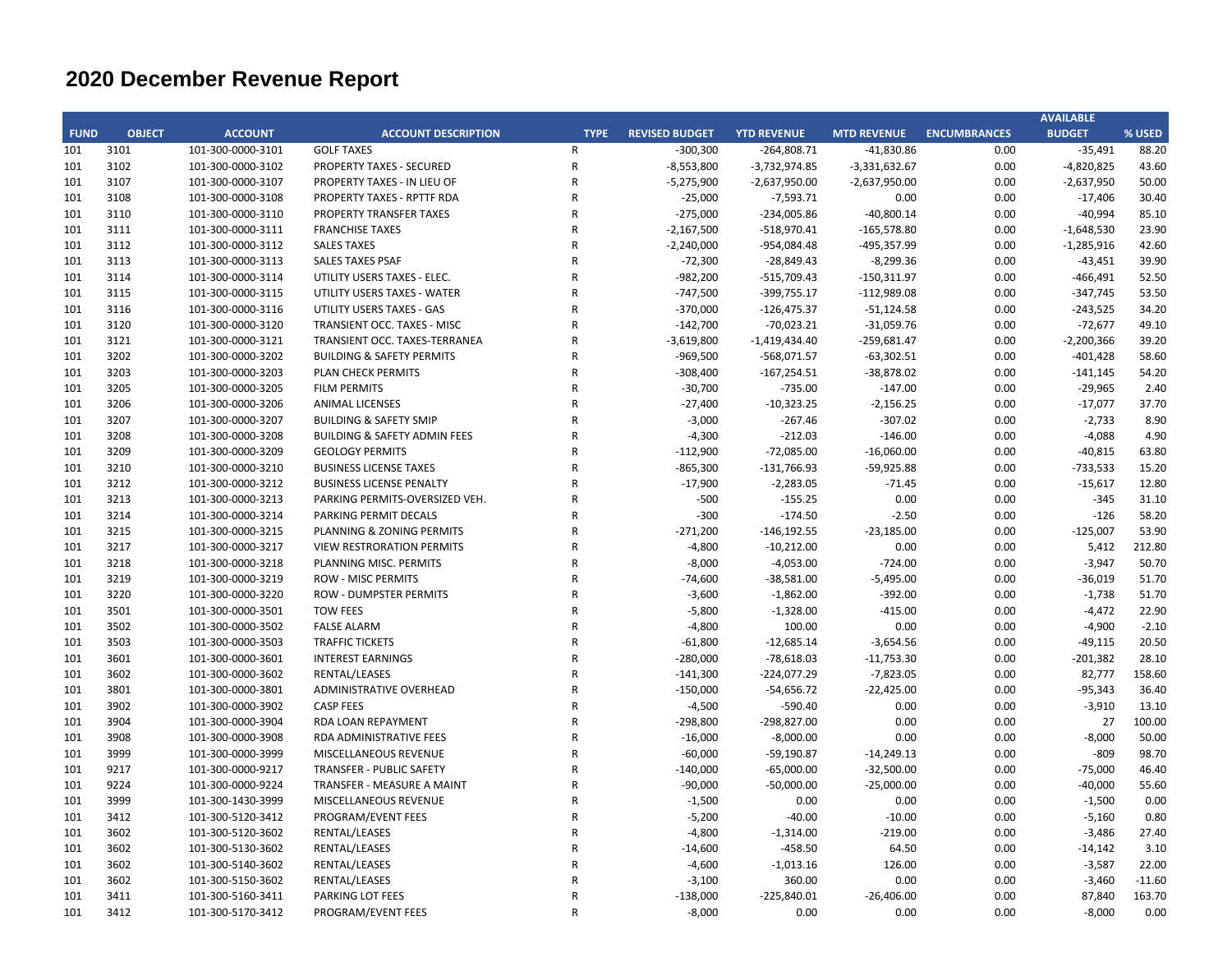|             |               |                   |                                   |              |                       |                    |                    |                     | <b>AVAILABLE</b> |          |
|-------------|---------------|-------------------|-----------------------------------|--------------|-----------------------|--------------------|--------------------|---------------------|------------------|----------|
| <b>FUND</b> | <b>OBJECT</b> | <b>ACCOUNT</b>    | <b>ACCOUNT DESCRIPTION</b>        | <b>TYPE</b>  | <b>REVISED BUDGET</b> | <b>YTD REVENUE</b> | <b>MTD REVENUE</b> | <b>ENCUMBRANCES</b> | <b>BUDGET</b>    | % USED   |
| 101         | 3901          | 101-300-5170-3901 | <b>DONATIONS</b>                  | $\mathsf{R}$ | $-3,800$              | 0.00               | 0.00               | 0.00                | $-3,800$         | 0.00     |
| 101         | 3602          | 101-300-5180-3602 | RENTAL/LEASES                     | $\mathsf R$  | $-152,900$            | 25,777.00          | 12,323.00          | 0.00                | $-178,677$       | $-16.90$ |
| 101         | 3701          | 101-300-5180-3701 | <b>PVIC SALES TAXABLE</b>         | $\mathsf{R}$ | $-79,200$             | $-1,222.05$        | $-1,222.05$        | 0.00                | $-77,978$        | 1.50     |
| 101         | 3901          | 101-300-5180-3901 | <b>DONATIONS</b>                  | $\mathsf{R}$ | $-5,400$              | $-28.00$           | $-7.00$            | 0.00                | $-5,372$         | 0.50     |
| 101         | 3412          | 101-300-5190-3412 | PROGRAM/EVENT FEES                | $\mathsf{R}$ | $-1,000$              | 0.00               | 0.00               | 0.00                | $-1,000$         | 0.00     |
| 101         | 3901          | 101-300-5190-3901 | <b>DONATIONS</b>                  | $\mathsf{R}$ | $-800$                | 0.00               | 0.00               | 0.00                | $-800$           | 0.00     |
| 101         | 3504          | 101-300-4140-3504 | <b>CODE ENFORCEMENT CITATIONS</b> | $\mathsf{R}$ | $-15,000$             | $-14,600.00$       | 0.00               | 0.00                | $-400$           | 97.30    |
| 101         | 3412          | 101-300-5131-3412 | PROGRAM/EVENT FEES                | $\mathsf{R}$ | $-34,600$             | $-530.00$          | $-100.00$          | 0.00                | $-34,070$        | 1.50     |
| 101         | 3301          | 101-300-9101-3301 | <b>FEDERAL GRANTS</b>             | $\mathsf{R}$ | $\Omega$              | $-515,258.00$      | 0.00               | 0.00                | 515,258          | 100.00   |
| 202         | 3304          | 202-300-0000-3304 | STATE GRANTS - SECTION 2103       | $\mathsf{R}$ | $-291,500$            | $-164,209.51$      | $-52,817.59$       | 0.00                | $-127,290$       | 56.30    |
| 202         | 3305          | 202-300-0000-3305 | STATE GRANTS - SECTION 2105       | $\mathsf{R}$ | $-190,200$            | $-111,983.48$      | $-38,137.40$       | 0.00                | $-78,217$        | 58.90    |
| 202         | 3306          | 202-300-0000-3306 | STATE GRANTS - SECTION 2106       | $\mathsf{R}$ | $-116,100$            | $-66,189.58$       | $-22,094.60$       | 0.00                | $-49,910$        | 57.00    |
| 202         | 3307          | 202-300-0000-3307 | STATE GRANTS - SECTION 2107       | $\mathsf{R}$ | $-249,700$            | $-154,621.97$      | $-52,928.03$       | 0.00                | $-95,078$        | 61.90    |
| 202         | 3308          | 202-300-0000-3308 | STATE GRANTS - SECTION 2107.5     | $\mathsf{R}$ | $-4,800$              | $-6,000.00$        | 0.00               | 0.00                | 1,200            | 125.00   |
| 202         | 3309          | 202-300-0000-3309 | STATE GAS TAX - SB1               | $\mathsf{R}$ | $-565,700$            | $-258,717.72$      | $-58,301.18$       | 0.00                | $-306,982$       | 45.70    |
| 202         | 3601          | 202-300-0000-3601 | <b>INTEREST EARNINGS</b>          | $\mathsf{R}$ | $-5,400$              | $-3,265.16$        | $-1,270.44$        | 0.00                | $-2,135$         | 60.50    |
| 202         | 3999          | 202-300-0000-3999 | MISCELLANEOUS REVENUE             | $\mathsf{R}$ | $-38,600$             | 0.00               | 0.00               | 0.00                | $-38,600$        | 0.00     |
| 203         | 3601          | 203-300-0000-3601 | <b>INTEREST EARNINGS</b>          | $\mathsf{R}$ | $\Omega$              | $-114.15$          | $-73.32$           | 0.00                | 114              | 100.00   |
| 209         | 3102          | 209-300-0000-3102 | <b>PROPERTY TAXES - SECURED</b>   | $\mathsf{R}$ | $-2,300$              | $-1,220.73$        | $-1,089.71$        | 0.00                | $-1,079$         | 53.10    |
| 209         | 3601          | 209-300-0000-3601 | <b>INTEREST EARNINGS</b>          | $\mathsf{R}$ | $-200$                | $-144.54$          | $-93.23$           | 0.00                | $-55$            | 72.30    |
| 211         | 3102          | 211-300-0000-3102 | <b>PROPERTY TAXES - SECURED</b>   | $\mathsf{R}$ | $-606,800$            | $-316,262.62$      | $-282,594.35$      | 0.00                | $-290,537$       | 52.10    |
| 211         | 3601          | 211-300-0000-3601 | <b>INTEREST EARNINGS</b>          | $\mathsf{R}$ | $-21,400$             | $-5,721.79$        | $-3,689.49$        | 0.00                | $-15,678$        | 26.70    |
| 213         | 3302          | 213-300-0000-3302 | <b>STATE GRANTS</b>               | $\mathsf{R}$ | $-22,100$             | 0.00               | 0.00               | 0.00                | $-22,100$        | 0.00     |
| 213         | 3406          | 213-300-0000-3406 | <b>WASTE REDUCTION FEES</b>       | $\mathsf{R}$ | $-104,300$            | $-77,543.37$       | $-31,672.20$       | 0.00                | $-26,757$        | 74.30    |
| 213         | 3601          | 213-300-0000-3601 | <b>INTEREST EARNINGS</b>          | $\mathsf{R}$ | $-4,600$              | $-1,753.63$        | $-1,122.51$        | 0.00                | $-2,846$         | 38.10    |
| 214         | 3303          | 214-300-0000-3303 | <b>LOCAL GRANTS</b>               | $\mathsf{R}$ | $-50,000$             | $-13,945.18$       | $-13,945.18$       | 0.00                | $-36,055$        | 27.90    |
| 214         | 3601          | 214-300-0000-3601 | <b>INTEREST EARNINGS</b>          | $\mathsf{R}$ | $-5,000$              | $-574.01$          | $-364.32$          | 0.00                | $-4,426$         | 11.50    |
| 215         | 3303          | 215-300-0000-3303 | <b>LOCAL GRANTS</b>               | $\mathsf{R}$ | $-696,200$            | $-346,350.81$      | $-56,741.13$       | 0.00                | $-349,849$       | 49.70    |
| 215         | 3601          | 215-300-0000-3601 | <b>INTEREST EARNINGS</b>          | $\mathsf{R}$ | $-6,200$              | $-3,373.63$        | $-2,213.95$        | 0.00                | $-2,826$         | 54.40    |
| 216         | 3303          | 216-300-0000-3303 | <b>LOCAL GRANTS</b>               | $\mathsf{R}$ | $-839,400$            | $-417,558.06$      | $-68,406.18$       | 0.00                | $-421,842$       | 49.70    |
| 216         | 3601          | 216-300-0000-3601 | <b>INTEREST EARNINGS</b>          | $\mathsf{R}$ | $-10,000$             | $-6,989.90$        | $-3,921.92$        | 0.00                | $-3,010$         | 69.90    |
| 217         | 3302          | 217-300-0000-3302 | <b>STATE GRANTS</b>               | $\mathsf{R}$ | $-150,000$            | $-131,721.74$      | $-24,849.39$       | 0.00                | $-18,278$        | 87.80    |
| 217         | 3601          | 217-300-0000-3601 | <b>INTEREST EARNINGS</b>          | $\mathsf{R}$ | $-7,700$              | $-443.81$          | $-351.08$          | 0.00                | $-7,256$         | 5.80     |
| 220         | 3303          | 220-300-0000-3303 | <b>LOCAL GRANTS</b>               | $\mathsf{R}$ | $-522,200$            | $-260,553.99$      | $-42,604.53$       | 0.00                | $-261,646$       | 49.90    |
| 220         | 3601          | 220-300-0000-3601 | <b>INTEREST EARNINGS</b>          | $\mathsf{R}$ | $-23,200$             | $-5,428.94$        | $-3,516.50$        | 0.00                | $-17,771$        | 23.40    |
| 221         | 3303          | 221-300-0000-3303 | <b>LOCAL GRANTS</b>               | $\mathsf{R}$ | $-529,500$            | $-296,206.46$      | -48,538.79         | 0.00                | $-233,294$       | 55.90    |
| 221         | 3601          | 221-300-0000-3601 | <b>INTEREST EARNINGS</b>          | $\mathsf{R}$ | $-500$                | $-873.53$          | $-595.86$          | 0.00                | 374              | 174.70   |
| 222         | 3601          | 222-300-0000-3601 | <b>INTEREST EARNINGS</b>          | $\mathsf{R}$ | $-12,400$             | $-3,062.06$        | $-1,952.69$        | 0.00                | $-9,338$         | 24.70    |
| 223         | 3601          | 223-300-0000-3601 | <b>INTEREST EARNINGS</b>          | $\mathsf{R}$ | $-14,000$             | $-3,024.20$        | $-1,934.27$        | 0.00                | $-10,976$        | 21.60    |
| 223         | 9101          | 223-300-0000-9101 | TRANSFER - GENERAL FUND           | $\mathsf{R}$ | $-10,000$             | $-5,000.00$        | $-2,500.00$        | 0.00                | $-5,000$         | 50.00    |
| 224         | 3303          | 224-300-0000-3303 | <b>LOCAL GRANTS</b>               | $\mathsf{R}$ | $-90,000$             | 0.00               | 0.00               | 0.00                | $-90,000$        | 0.00     |
| 224         | 3601          | 224-300-0000-3601 | <b>INTEREST EARNINGS</b>          | $\mathsf{R}$ | $-1,000$              | $-145.89$          | $-71.03$           | 0.00                | $-854$           | 14.60    |
| 225         | 3102          | 225-300-0000-3102 | <b>PROPERTY TAXES - SECURED</b>   | $\mathsf{R}$ | $-50,000$             | $-20,992.34$       | $-20,836.33$       | 0.00                | $-29,008$        | 42.00    |
| 225         | 3601          | 225-300-0000-3601 | <b>INTEREST EARNINGS</b>          | $\mathsf{R}$ | $-2,000$              | $-964.26$          | $-603.48$          | 0.00                | $-1,036$         | 48.20    |
| 228         | 3901          | 228-300-5411-3901 | <b>DONATIONS</b>                  | $\mathsf{R}$ | 0                     | $-6,000.00$        | $-3,000.00$        | 0.00                | 6,000            | 100.00   |
| 228         | 3901          | 228-300-5415-3901 | <b>DONATIONS</b>                  | $\mathsf{R}$ | 0                     | $-200.00$          | $-200.00$          | 0.00                | 200              | 100.00   |
| 228         | 3601          | 228-300-0000-3601 | <b>INTEREST EARNINGS</b>          | $\mathsf{R}$ | $-25,000$             | $-3,097.06$        | $-1,990.13$        | 0.00                | $-21,903$        | 12.40    |
| 285         | 3601          | 285-300-0000-3601 | <b>INTEREST EARNINGS</b>          | $\mathsf{R}$ | $-2,600$              | $-338.74$          | $-130.66$          | 0.00                | $-2,261$         | 13.00    |
| 285         | 9101          | 285-300-0000-9101 | <b>TRANSFER - GENERAL FUND</b>    | ${\sf R}$    | $-20,000$             | $-10,000.00$       | $-5,000.00$        | 0.00                | $-10,000$        | 50.00    |
|             |               |                   |                                   |              |                       |                    |                    |                     |                  |          |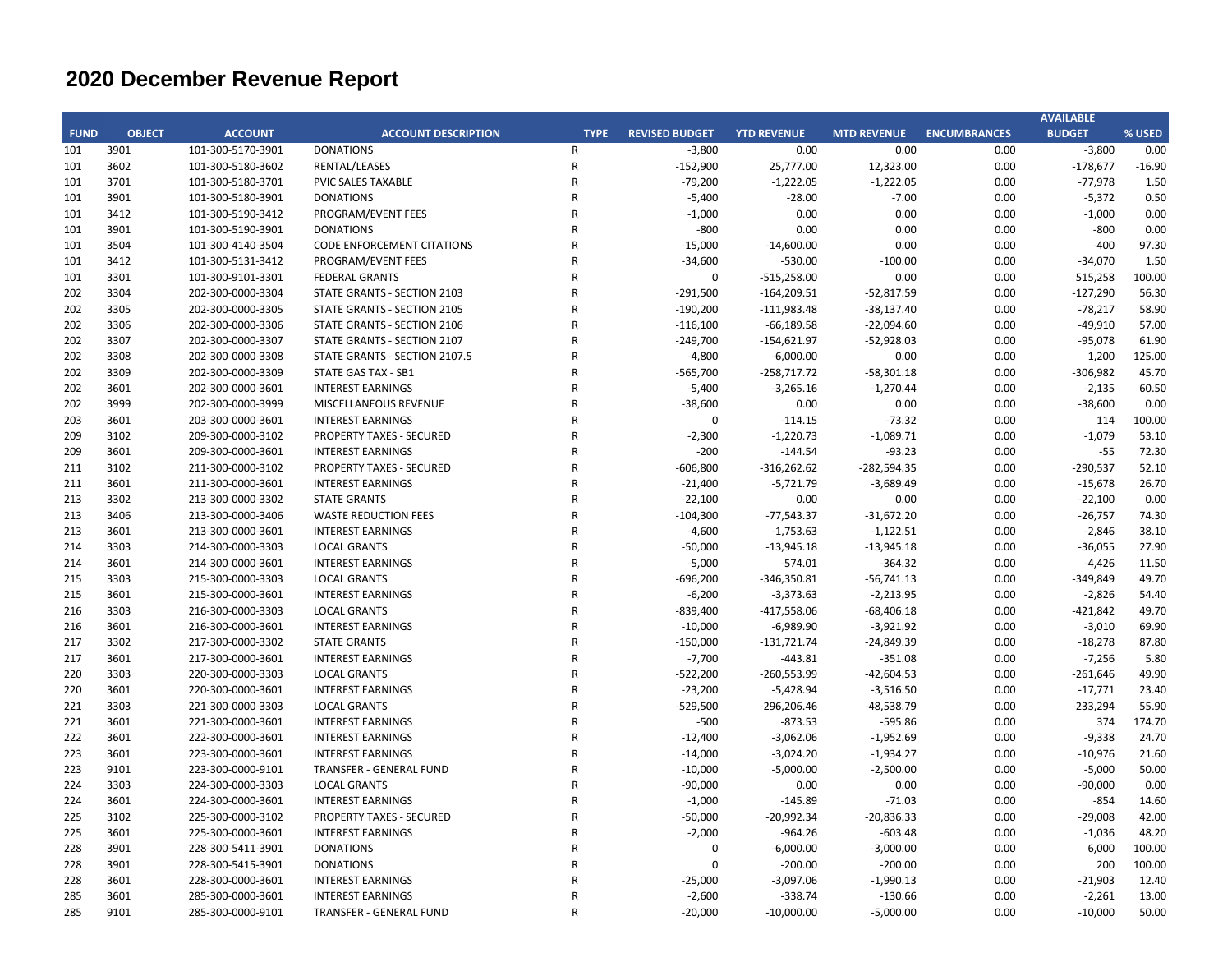|               |                   |                                |              |                       |                    |                    |                     | <b>AVAILABLE</b>                                    |        |
|---------------|-------------------|--------------------------------|--------------|-----------------------|--------------------|--------------------|---------------------|-----------------------------------------------------|--------|
| <b>OBJECT</b> | <b>ACCOUNT</b>    | <b>ACCOUNT DESCRIPTION</b>     | <b>TYPE</b>  | <b>REVISED BUDGET</b> | <b>YTD REVENUE</b> | <b>MTD REVENUE</b> | <b>ENCUMBRANCES</b> | <b>BUDGET</b>                                       | % USED |
| 3301          | 310-300-0000-3301 | <b>FEDERAL GRANTS</b>          | R            | $-217,700$            | $-7,985.00$        | 0.00               | 0.00                | $-209,715$                                          | 3.70   |
| 3601          | 330-300-0000-3601 | <b>INTEREST EARNINGS</b>       | R            | $-460,000$            | $-102,162.26$      | $-65,839.39$       | 0.00                | $-357,838$                                          | 22.20  |
| 9101          | 330-300-0000-9101 | <b>TRANSFER - GENERAL FUND</b> | R            | $-1,934,000$          | $-1,173,500.00$    | $-690,000.00$      | 0.00                | $-760,500$                                          | 60.70  |
| 3302          | 332-300-8830-3302 | <b>STATE GRANTS</b>            | R            | 0                     | $-24,655.61$       | 0.00               | 0.00                | 24,656                                              | 100.00 |
| 3601          | 334-300-0000-3601 | <b>INTEREST EARNINGS</b>       | R            | $-25,000$             | $-4,748.22$        | $-3,048.82$        | 0.00                | $-20,252$                                           | 19.00  |
| 3907          | 334-300-0000-3907 | <b>DEVELOPER FEES</b>          | R            | 0                     | $-23,652.33$       | 0.00               | 0.00                | 23,652                                              | 100.00 |
| 3601          | 336-300-0000-3601 | <b>INTEREST EARNINGS</b>       | R            | $-3,000$              | $-878.23$          |                    | 0.00                | $-2,122$                                            | 29.30  |
| 3904          | 336-300-0000-3904 | <b>RDA LOAN REPAYMENT</b>      | $\mathsf{R}$ | $-43,200$             | 0.00               | 0.00               | 0.00                | $-43,200$                                           | 0.00   |
| 3601          | 337-300-0000-3601 | <b>INTEREST EARNINGS</b>       | R            | $-15,000$             | $-3,383.47$        | $-2,173.09$        | 0.00                | $-11,617$                                           | 22.60  |
| 3601          | 338-300-0000-3601 | <b>INTEREST EARNINGS</b>       | $\mathsf{R}$ | $-10,000$             | $-1,233.99$        |                    | 0.00                | $-8,766$                                            | 12.30  |
| 3303          | 343-300-0000-3303 | <b>LOCAL GRANTS</b>            | $\mathsf{R}$ | $-690,000$            | 0.00               | 0.00               | 0.00                | $-690,000$                                          | 0.00   |
| 3601          | 681-300-0000-3601 | <b>INTEREST EARNINGS</b>       | $\mathsf{R}$ | $-45,000$             | $-10,210.66$       |                    | 0.00                | $-34,789$                                           | 22.70  |
| 3803          | 681-300-0000-3803 | EQUIPMENT REPLACEMENT CHARGES  | R            | $-93,300$             | $-46,800.00$       |                    | 0.00                | $-46,500$                                           | 50.20  |
| 3601          | 701-300-0000-3601 | <b>INTEREST EARNINGS</b>       | R            | 0                     | $-11.92$           | $-7.41$            | 0.00                | 12                                                  | 100.00 |
| 3601          | 795-300-0000-3601 | <b>INTEREST EARNINGS</b>       | $\mathsf{R}$ | $-2,600$              | $-4,842.24$        | $-2,083.27$        | 0.00                | 2,242                                               | 186.20 |
|               |                   | Revenue Total                  |              | -38,029,300           | $-17,760,561.09$   | $-9,315,204.63$    | 0.00                | $-20,268,739$                                       | 46.70  |
|               |                   | <b>Expense Total</b>           |              | 0                     | 0                  | 0.00               | 0.00                |                                                     | 0.00   |
|               |                   | <b>Grand Total</b>             |              | -38,029,300           | -17,760,561.09     | -9,315,204.63      | 0.00                | $-20,268,739$                                       | 46.70  |
|               | <b>FUND</b>       |                                |              |                       |                    |                    |                     | $-564.06$<br>-750.96<br>$-6,506.26$<br>$-23,400.00$ |        |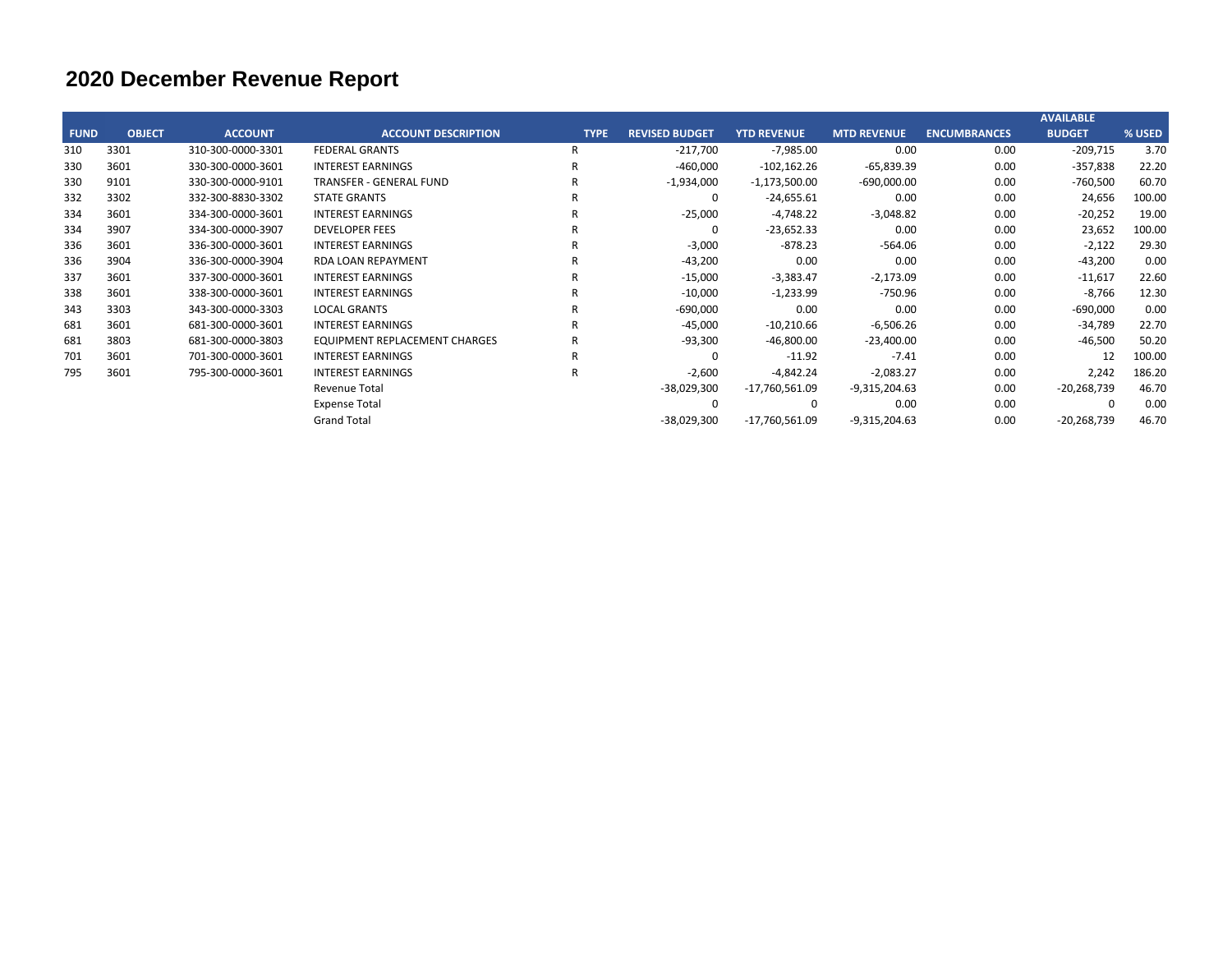|             |               |                   |                                         |                |                       |                    |                    |                     | <b>AVAILABLE</b> |          |
|-------------|---------------|-------------------|-----------------------------------------|----------------|-----------------------|--------------------|--------------------|---------------------|------------------|----------|
| <b>FUND</b> | <b>OBJECT</b> | <b>ACCOUNT</b>    | <b>ACCOUNT DESCRIPTION</b>              | <b>TYPE</b>    | <b>REVISED BUDGET</b> | <b>YTD REVENUE</b> | <b>MTD REVENUE</b> | <b>ENCUMBRANCES</b> | <b>BUDGET</b>    | % USED   |
| 101         | 3101          | 101-300-0000-3101 | <b>GOLF TAXES</b>                       | $\mathsf{R}$   | $-395,300$            | $-220,670.19$      | $-49,017.27$       | 0.00                | $-174,630$       | 55.80    |
| 101         | 3102          | 101-300-0000-3102 | PROPERTY TAXES - SECURED                | ${\sf R}$      | $-8,338,300$          | $-6,742,054.91$    | $-6,354,355.08$    | 0.00                | $-1,596,245$     | 80.90    |
| 101         | 3107          | 101-300-0000-3107 | PROPERTY TAXES - IN LIEU OF             | $\mathsf{R}$   | $-5,106,900$          | $-2,558,615.00$    | $-2,558,615.00$    | 0.00                | $-2,548,285$     | 50.10    |
| 101         | 3108          | 101-300-0000-3108 | PROPERTY TAXES - RPTTF RDA              | $\mathsf{R}$   | $-50,300$             | $-31,921.57$       | 0.00               | 0.00                | $-18,378$        | 63.50    |
| 101         | 3110          | 101-300-0000-3110 | PROPERTY TRANSFER TAXES                 | $\mathsf{R}$   | $-480,000$            | $-221,433.95$      | $-61,653.67$       | 0.00                | $-258,566$       | 46.10    |
| 101         | 3111          | 101-300-0000-3111 | <b>FRANCHISE TAXES</b>                  | $\overline{R}$ | $-2,044,400$          | $-714,295.35$      | $-353,912.60$      | 0.00                | $-1,330,105$     | 34.90    |
| 101         | 3112          | 101-300-0000-3112 | <b>SALES TAXES</b>                      | $\mathsf{R}$   | $-2,448,700$          | $-1,160,268.51$    | $-478,702.76$      | 0.00                | $-1,288,431$     | 47.40    |
| 101         | 3113          | 101-300-0000-3113 | <b>SALES TAXES PSAF</b>                 | $\overline{R}$ | $-80,300$             | $-29,162.83$       | $-8,435.37$        | 0.00                | $-51,137$        | 36.30    |
| 101         | 3114          | 101-300-0000-3114 | UTILITY USERS TAXES - ELEC.             | $\mathsf{R}$   | $-982,200$            | $-506,932.42$      | $-193,373.35$      | 0.00                | $-475,268$       | 51.60    |
| 101         | 3115          | 101-300-0000-3115 | UTILITY USERS TAXES - WATER             | $\mathsf{R}$   | $-747,500$            | -385,742.90        | $-111,633.59$      | 0.00                | $-361,757$       | 51.60    |
| 101         | 3116          | 101-300-0000-3116 | UTILITY USERS TAXES - GAS               | $\mathsf{R}$   | $-212,600$            | $-120,529.54$      | $-48,025.95$       | 0.00                | $-92,070$        | 56.70    |
| 101         | 3120          | 101-300-0000-3120 | TRANSIENT OCC. TAXES - MISC             | $\mathsf{R}$   | $-210,100$            | $-89,087.49$       | $-11,972.66$       | 0.00                | $-121,013$       | 42.40    |
| 101         | 3121          | 101-300-0000-3121 | TRANSIENT OCC. TAXES-TERRANEA           | $\mathsf{R}$   | $-5,331,200$          | $-2,862,024.23$    | -795,663.49        | 0.00                | $-2,469,176$     | 53.70    |
| 101         | 3202          | 101-300-0000-3202 | <b>BUILDING &amp; SAFETY PERMITS</b>    | $\mathsf{R}$   | $-1,200,000$          | $-575,274.34$      | $-108, 100.25$     | 0.00                | $-624,726$       | 47.90    |
| 101         | 3203          | 101-300-0000-3203 | PLAN CHECK PERMITS                      | $\mathsf{R}$   | $-370,000$            | $-189,949.97$      | $-20,604.36$       | 0.00                | $-180,050$       | 51.30    |
| 101         | 3205          | 101-300-0000-3205 | <b>FILM PERMITS</b>                     | $\mathsf{R}$   | $-2,200$              | $-588.00$          | $-441.00$          | 0.00                | $-1,612$         | 26.70    |
| 101         | 3206          | 101-300-0000-3206 | <b>ANIMAL LICENSES</b>                  | $\overline{R}$ | $-30,000$             | $-10,036.50$       | $-3,318.50$        | 0.00                | $-19,964$        | 33.50    |
| 101         | 3207          | 101-300-0000-3207 | <b>BUILDING &amp; SAFETY SMIP</b>       | $\mathsf{R}$   | $-1,100$              | $-1,904.61$        | $-772.02$          | 0.00                | 805              | 173.10   |
| 101         | 3208          | 101-300-0000-3208 | <b>BUILDING &amp; SAFETY ADMIN FEES</b> | $\overline{R}$ | $-1,500$              | $-754.45$          | $-256.75$          | 0.00                | $-746$           | 50.30    |
| 101         | 3209          | 101-300-0000-3209 | <b>GEOLOGY PERMITS</b>                  | $\mathsf{R}$   | $-120,000$            | $-66,870.00$       | $-13,120.00$       | 0.00                | $-53,130$        | 55.70    |
|             | 3210          |                   |                                         | $\mathsf{R}$   |                       |                    |                    |                     |                  | 16.70    |
| 101         |               | 101-300-0000-3210 | <b>BUSINESS LICENSE TAXES</b>           |                | $-904,100$            | $-150,895.51$      | $-41,851.62$       | 0.00                | $-753,204$       |          |
| 101         | 3212          | 101-300-0000-3212 | <b>BUSINESS LICENSE PENALTY</b>         | $\mathsf{R}$   | $\pmb{0}$             | $-16,368.19$       | $-228.00$          | 0.00                | 16,368           | 100.00   |
| 101         | 3213          | 101-300-0000-3213 | PARKING PERMITS-OVERSIZED VEH.          | $\mathsf{R}$   | $-500$                | $-260.00$          | $-50.00$           | 0.00                | $-240$           | 52.00    |
| 101         | 3214          | 101-300-0000-3214 | PARKING PERMIT DECALS                   | $\mathsf{R}$   | $-900$                | $-156.50$          | $-6.00$            | 0.00                | $-744$           | 17.40    |
| 101         | 3215          | 101-300-0000-3215 | PLANNING & ZONING PERMITS               | $\overline{R}$ | $-370,000$            | $-207,986.76$      | $-25,518.00$       | 0.00                | $-162,013$       | 56.20    |
| 101         | 3217          | 101-300-0000-3217 | <b>VIEW RESTRORATION PERMITS</b>        | $\mathsf{R}$   | 0                     | $-5,106.00$        | 0.00               | 0.00                | 5,106            | 100.00   |
| 101         | 3218          | 101-300-0000-3218 | PLANNING MISC. PERMITS                  | $\overline{R}$ | $-3,000$              | $-4,488.00$        | $-584.00$          | 0.00                | 1,488            | 149.60   |
| 101         | 3219          | 101-300-0000-3219 | <b>ROW - MISC PERMITS</b>               | $\mathsf{R}$   | $-65,000$             | $-53,441.50$       | $-5,681.00$        | 0.00                | $-11,559$        | 82.20    |
| 101         | 3220          | 101-300-0000-3220 | <b>ROW - DUMPSTER PERMITS</b>           | $\mathsf{R}$   | $-3,600$              | $-2,058.00$        | $-294.00$          | 0.00                | $-1,542$         | 57.20    |
| 101         | 3501          | 101-300-0000-3501 | <b>TOW FEES</b>                         | $\overline{R}$ | $-8,000$              | $-3,071.00$        | 0.00               | 0.00                | $-4,929$         | 38.40    |
| 101         | 3502          | 101-300-0000-3502 | <b>FALSE ALARM</b>                      | $\mathsf{R}$   | $-1,000$              | 350.00             | 0.00               | 0.00                | $-1,350$         | $-35.00$ |
| 101         | 3503          | 101-300-0000-3503 | <b>TRAFFIC TICKETS</b>                  | $\mathsf{R}$   | $-88,000$             | $-18,184.19$       | 0.00               | 0.00                | $-69,816$        | 20.70    |
| 101         | 3601          | 101-300-0000-3601 | <b>INTEREST EARNINGS</b>                | $\mathsf{R}$   | $-383,600$            | $-175,825.46$      | $-78,499.16$       | 0.00                | $-207,775$       | 45.80    |
| 101         | 3602          | 101-300-0000-3602 | RENTAL/LEASES                           | $\mathsf{R}$   | $-182,900$            | $-110,060.75$      | $-3,499.01$        | 0.00                | $-72,839$        | 60.20    |
| 101         | 3801          | 101-300-0000-3801 | ADMINISTRATIVE OVERHEAD                 | $\mathsf{R}$   | $-139,700$            | $-54,656.72$       | $-22,425.00$       | 0.00                | $-85,043$        | 39.10    |
| 101         | 3902          | 101-300-0000-3902 | <b>CASP FEES</b>                        | $\mathsf{R}$   | $-500$                | $-892.80$          | 0.00               | 0.00                | 393              | 178.60   |
| 101         | 3904          | 101-300-0000-3904 | RDA LOAN REPAYMENT                      | $\mathsf{R}$   | $-175,000$            | 0.00               | 0.00               | 0.00                | $-175,000$       | 0.00     |
| 101         | 3906          | 101-300-0000-3906 | SALES OF SIGNS/SERVICES                 | $\overline{R}$ | $-600$                | 0.00               | 0.00               | 0.00                | $-600$           | 0.00     |
| 101         | 3999          | 101-300-0000-3999 | MISCELLANEOUS REVENUE                   | $\mathsf{R}$   | $-289,000$            | $-45,496.81$       | $-5,883.04$        | 0.00                | $-243,503$       | 15.70    |
| 101         | 9217          | 101-300-0000-9217 | TRANSFER - PUBLIC SAFETY                | $\mathsf{R}$   | $-175,000$            | $-87,500.00$       | $-43,750.00$       | 0.00                | $-87,500$        | 50.00    |
| 101         | 9224          | 101-300-0000-9224 | TRANSFER - MEASURE A MAINT              | $\mathsf{R}$   | $-100,000$            | $-50,000.00$       | $-25,000.00$       | 0.00                | $-50,000$        | 50.00    |
| 101         | 3999          | 101-300-1430-3999 | MISCELLANEOUS REVENUE                   | $\mathsf{R}$   | $-400$                | $-1,240.00$        | $-80.00$           | 0.00                | 840              | 310.00   |
| 101         | 3412          | 101-300-5120-3412 | PROGRAM/EVENT FEES                      | $\mathsf R$    | 0                     | $-5,178.00$        | $-460.00$          | 0.00                | 5,178            | 100.00   |
| 101         | 3602          | 101-300-5120-3602 | RENTAL/LEASES                           | $\overline{R}$ | $\Omega$              | $-3,985.00$        | $-2,944.00$        | 0.00                | 3,985            | 100.00   |
| 101         | 3602          | 101-300-5130-3602 | RENTAL/LEASES                           | $\overline{R}$ | $-40,000$             | $-16,504.50$       | $-2,770.50$        | 0.00                | $-23,496$        | 41.30    |
| 101         | 3602          | 101-300-5140-3602 | RENTAL/LEASES                           | $\overline{R}$ | $-7,000$              | $-4,491.00$        | $-287.50$          | 0.00                | $-2,509$         | 64.20    |
| 101         | 3602          | 101-300-5150-3602 | RENTAL/LEASES                           | $\overline{R}$ | $-20,000$             | $-1,732.00$        | $-147.00$          | 0.00                | $-18,268$        | 8.70     |
| 101         | 3411          | 101-300-5160-3411 | PARKING LOT FEES                        | $\mathsf{R}$   | $-230,000$            | $-106,374.80$      | $-6,504.00$        | 0.00                | $-123,625$       | 46.20    |
| 101         | 3412          | 101-300-5170-3412 | PROGRAM/EVENT FEES                      | $\mathsf{R}$   | $-8,000$              | 0.00               | 0.00               | 0.00                | $-8,000$         | 0.00     |
|             |               |                   |                                         |                |                       |                    |                    |                     |                  |          |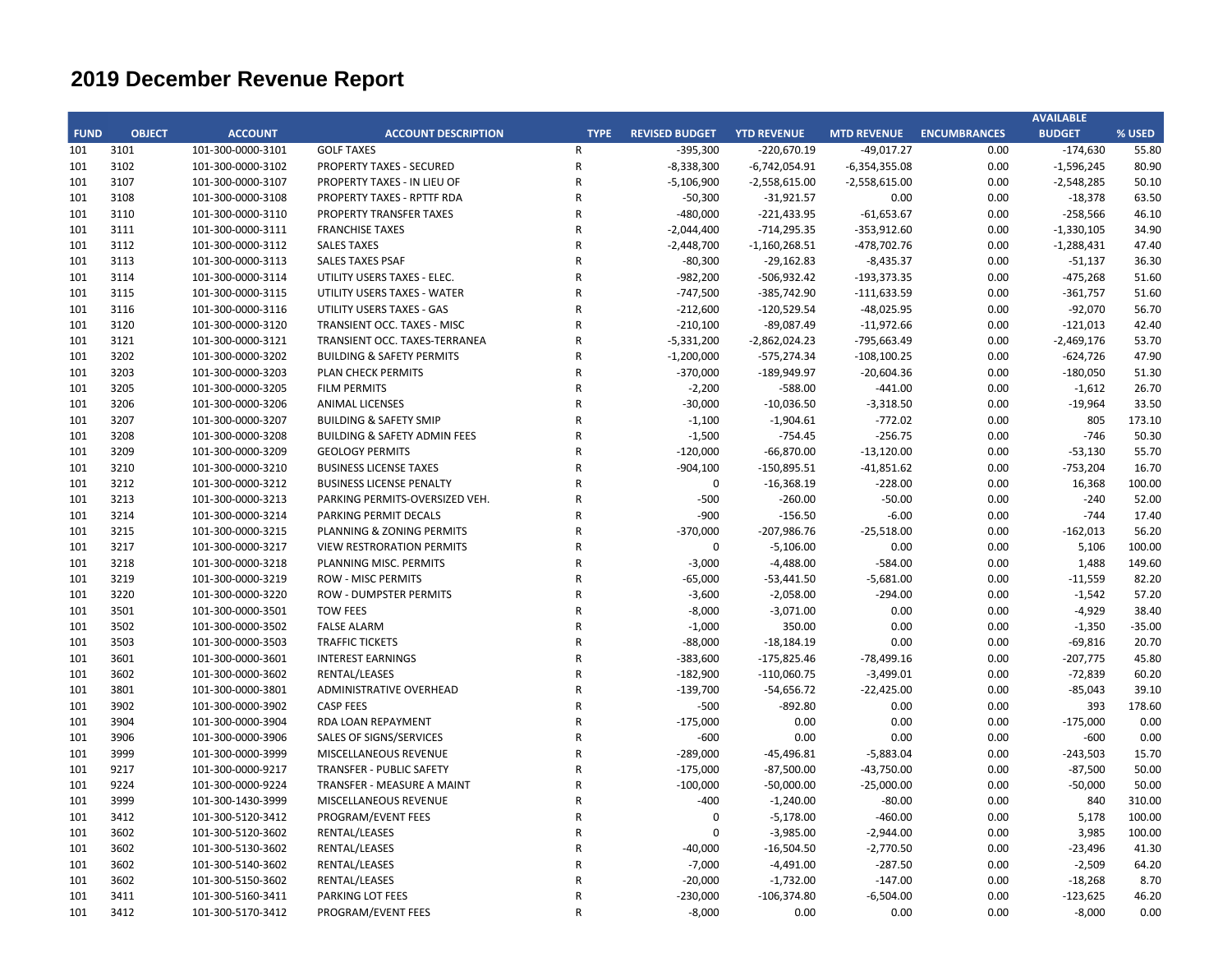| <b>BUDGET</b><br>% USED<br><b>FUND</b><br><b>OBJECT</b><br><b>ACCOUNT</b><br><b>ACCOUNT DESCRIPTION</b><br><b>TYPE</b><br><b>REVISED BUDGET</b><br><b>YTD REVENUE</b><br><b>MTD REVENUE</b><br><b>ENCUMBRANCES</b><br>3901<br>$-15,900$<br>101-300-5170-3901<br><b>DONATIONS</b><br>$\mathsf{R}$<br>$-16,000$<br>$-100.00$<br>0.00<br>0.00<br>0.60<br>3602<br>101-300-5180-3602<br>RENTAL/LEASES<br>$\mathsf R$<br>$-205,000$<br>$-80,177.00$<br>$-10,596.00$<br>0.00<br>$-124,823$<br>39.10<br>3701<br>$\mathsf{R}$<br>$-120,000$<br>0.00<br>$-56,088$<br>53.30<br>101-300-5180-3701<br>PVIC SALES TAXABLE<br>$-63,911.96$<br>$-13,719.27$<br>3901<br>101-300-5180-3901<br><b>DONATIONS</b><br>$\mathsf{R}$<br>$\mathbf 0$<br>$-5,875.75$<br>$-818.00$<br>0.00<br>5,876<br>100.00<br>3412<br>$\mathsf{R}$<br>$-6,000$<br>43.20<br>101-300-5190-3412<br>PROGRAM/EVENT FEES<br>$-2,592.00$<br>$-315.00$<br>0.00<br>$-3,408$<br>3901<br><b>DONATIONS</b><br>$\mathsf{R}$<br>$-3,000$<br>$-902.00$<br>0.00<br>0.00<br>$-2,098$<br>30.10<br>101-300-5190-3901<br>3504<br>$\mathsf{R}$<br>$-13,237.88$<br>$-100.00$<br>0.00<br>13,238<br>100.00<br>101-300-4140-3504<br><b>CODE ENFORCEMENT CITATIONS</b><br>0<br>$\Omega$<br>3412<br>101-300-5131-3412<br>PROGRAM/EVENT FEES<br>$\mathsf{R}$<br>$-20,081.00$<br>$-472.00$<br>0.00<br>20,081<br>100.00<br>$\mathsf R$<br>3304<br>$-177,275.94$<br>0.00<br>48.60<br>202-300-0000-3304<br>STATE GRANTS - SECTION 2103<br>$-364,400$<br>$-57,267.42$<br>$-187,124$<br>3305<br>$\mathsf R$<br>$-119,599.75$<br>0.00<br>202-300-0000-3305<br>STATE GRANTS - SECTION 2105<br>$-237,700$<br>$-39,304.59$<br>$-118,100$<br>50.30<br>3306<br>$\mathsf R$<br>0.00<br>202-300-0000-3306<br>$-145,100$<br>$-70,625.26$<br>$-22,056.21$<br>$-74,475$<br>48.70<br>STATE GRANTS - SECTION 2106<br>3307<br>$\mathsf R$<br>202-300-0000-3307<br>$-312,100$<br>$-146,438.66$<br>$-55,285.66$<br>0.00<br>46.90<br>STATE GRANTS - SECTION 2107<br>$-165,661$<br>3308<br>$\mathsf{R}$<br>$-6,000$<br>$-6,000.00$<br>0.00<br>0.00<br>100.00<br>202-300-0000-3308<br>STATE GRANTS - SECTION 2107.5<br>$\boldsymbol{0}$<br>3309<br>202-300-0000-3309<br><b>STATE GAS TAX - SB1</b><br>$\mathsf{R}$<br>$-707,100$<br>$-272,081.48$<br>$-59,963.14$<br>0.00<br>$-435,019$<br>38.50<br>3601<br>$\mathsf R$<br>$-6,800$<br>$-4,654.14$<br>0.00<br>3,005<br>144.20<br>202-300-0000-3601<br><b>INTEREST EARNINGS</b><br>$-9,804.62$<br>3999<br>$\mathsf{R}$<br>202-300-0000-3999<br>MISCELLANEOUS REVENUE<br>$-48,200$<br>$-1,432.00$<br>0.00<br>0.00<br>$-46,768$<br>3.00<br>203<br>3601<br>203-300-0000-3601<br><b>INTEREST EARNINGS</b><br>$\mathsf{R}$<br>$-300$<br>$-272.27$<br>$-123.82$<br>0.00<br>$-28$<br>90.80<br>3102<br>$\mathsf{R}$<br>52.10<br>209<br>209-300-0000-3102<br><b>PROPERTY TAXES - SECURED</b><br>$-2,300$<br>$-1,197.39$<br>$-1,068.49$<br>0.00<br>$-1,103$<br>3601<br>$\mathsf{R}$<br>209-300-0000-3601<br><b>INTEREST EARNINGS</b><br>$-200$<br>$-316.69$<br>$-145.01$<br>0.00<br>117<br>158.30<br>3102<br>$\mathsf{R}$<br>$-606,800$<br>$-301,459.57$<br>$-269,065.25$<br>0.00<br>49.70<br>211-300-0000-3102<br>PROPERTY TAXES - SECURED<br>-305,340<br>3601<br>$\mathsf{R}$<br>$-21,200$<br>0.00<br>$-7,333$<br>211-300-0000-3601<br><b>INTEREST EARNINGS</b><br>$-13,866.84$<br>$-6,346.59$<br>65.40<br>3302<br>$\mathsf R$<br>213-300-0000-3302<br><b>STATE GRANTS</b><br>$-22,100$<br>0.00<br>0.00<br>0.00<br>$-22,100$<br>0.00<br>3406<br>213-300-0000-3406<br>$\mathsf R$<br>$-185,000$<br>$-33,082.40$<br>0.00<br>$-102,180$<br>44.80<br>213<br><b>WASTE REDUCTION FEES</b><br>$-82,819.75$<br>3601<br>213-300-0000-3601<br><b>INTEREST EARNINGS</b><br>$\mathsf{R}$<br>$-4,600$<br>$-4,152.00$<br>$-1,858.04$<br>0.00<br>$-448$<br>90.30<br>3303<br>214-300-0000-3303<br><b>LOCAL GRANTS</b><br>$\mathsf{R}$<br>$-50,000$<br>$-13,804.49$<br>$-13,804.49$<br>0.00<br>27.60<br>$-36,196$<br>3601<br>${\sf R}$<br>$-900$<br>102.90<br>214<br>214-300-0000-3601<br><b>INTEREST EARNINGS</b><br>$-925.77$<br>$-443.01$<br>0.00<br>26<br>3303<br>215-300-0000-3303<br><b>LOCAL GRANTS</b><br>$\mathsf{R}$<br>$-696,200$<br>$-363, 103.35$<br>$-56,720.79$<br>0.00<br>$-333,097$<br>52.20<br>3601<br>$\mathsf{R}$<br>120.30<br>215-300-0000-3601<br><b>INTEREST EARNINGS</b><br>$-6,200$<br>$-7,456.92$<br>$-3,767.09$<br>0.00<br>1,257<br>$\mathsf{R}$<br>3303<br>$-839,400$<br>-437,734.49<br>$-68,381.56$<br>0.00<br>$-401,666$<br>52.10<br>216-300-0000-3303<br><b>LOCAL GRANTS</b><br>$\mathsf R$<br>3601<br>$-10,000$<br>$-11,917.01$<br>0.00<br>246.70<br>216-300-0000-3601<br><b>INTEREST EARNINGS</b><br>$-24,672.75$<br>14,673<br>3302<br>$\mathsf R$<br>$-128,850.96$<br>0.00<br>99.10<br>217-300-0000-3302<br><b>STATE GRANTS</b><br>$-130,000$<br>$-25,324.22$<br>$-1,149$<br>3601<br>$\mathsf R$<br>$-1,000$<br>-599.97<br>0.00<br>217-300-0000-3601<br><b>INTEREST EARNINGS</b><br>$-1,109.10$<br>109<br>110.90<br>3303<br>220-300-0000-3303<br><b>LOCAL GRANTS</b><br>$\mathsf{R}$<br>$-522,200$<br>$-272,140.18$<br>$-42,533.29$<br>0.00<br>$-250,060$<br>52.10<br>3601<br>$\mathsf R$<br>0.00<br>39.50<br>220-300-0000-3601<br><b>INTEREST EARNINGS</b><br>$-23,200$<br>$-9,171.46$<br>$-4,443.35$<br>$-14,029$<br>3303<br>221-300-0000-3303<br><b>LOCAL GRANTS</b><br>$\mathsf{R}$<br>$-591,800$<br>$-305,630.90$<br>$-48,216.94$<br>0.00<br>$-286,169$<br>51.60<br>221<br>3601<br>221-300-0000-3601<br><b>INTEREST EARNINGS</b><br>$\mathsf{R}$<br>$-300$<br>$-839.66$<br>$-417.07$<br>0.00<br>540<br>279.90<br>3601<br>222-300-0000-3601<br><b>INTEREST EARNINGS</b><br>$\mathsf{R}$<br>$-12,400$<br>$-8,627.02$<br>$-3,864.29$<br>0.00<br>$-3,773$<br>69.60<br>223<br>3601<br>$\mathsf{R}$<br>$-8,100$<br>$-3,323.19$<br>0.00<br>$-781$<br>90.40<br>223-300-0000-3601<br><b>INTEREST EARNINGS</b><br>$-7,319.12$<br>9101<br>$\mathsf{R}$<br>$-17,500.00$<br>$-8,750.00$<br>0.00<br>50.00<br>223<br>223-300-0000-9101<br><b>TRANSFER - GENERAL FUND</b><br>$-35,000$<br>$-17,500$<br>3303<br>$\mathsf R$<br>$-90,000$<br>224-300-0000-3303<br>0.00<br>0.00<br>0.00<br>$-90,000$<br>0.00<br><b>LOCAL GRANTS</b><br>3601<br>224-300-0000-3601<br>$\mathsf{R}$<br>$-452.04$<br>$-146.79$<br>0.00<br>41.10<br>224<br><b>INTEREST EARNINGS</b><br>$-1,100$<br>$-648$<br>225<br>3102<br>225-300-0000-3102<br>$\mathsf R$<br>$-55,100$<br>0.00<br>PROPERTY TAXES - SECURED<br>$-20,811.06$<br>$-20,811.06$<br>$-34,289$<br>37.80<br>225<br>3601<br>225-300-0000-3601<br>$\mathsf{R}$<br>$-1,900$<br>$-3,998.25$<br>$-2,062.29$<br>0.00<br>2,098<br>210.40<br><b>INTEREST EARNINGS</b><br>9330<br>${\sf R}$<br>$-455,000$<br>225<br>225-300-0000-9330<br>TRANSFER - INFRASTRUCTURE<br>$-227,500.00$<br>$-113,750.00$<br>0.00<br>$-227,500$<br>50.00<br>3601<br>$\mathsf{R}$<br>$-900$<br>0.00<br>7.98<br>0.00<br>$-900$<br>0.00<br>227-300-0000-3601<br><b>INTEREST EARNINGS</b><br>3601<br>228-300-0000-3601<br>$\mathsf{R}$<br>$-9,500$<br>$-3,394.20$<br>0.00<br>$-2,059$<br>78.30<br><b>INTEREST EARNINGS</b><br>$-7,441.11$<br>100.00<br>3901<br>228-300-0000-3901<br><b>DONATIONS</b><br>$\overline{R}$<br>$\Omega$<br>$-8,000.00$<br>$-1,500.00$<br>0.00<br>8,000<br>3601<br>$\mathsf{R}$<br>$-629.70$<br>0.00<br>118.60<br>285-300-0000-3601<br><b>INTEREST EARNINGS</b><br>$-1,100$<br>$-1,305.00$<br>205<br>9101<br>$\mathsf{R}$<br>$-55,000$<br>$-27,500.00$<br>$-13,750.00$<br>0.00<br>$-27,500$<br>50.00<br>285-300-0000-9101<br>TRANSFER - GENERAL FUND |     |  |  |  |  | <b>AVAILABLE</b> |  |
|---------------------------------------------------------------------------------------------------------------------------------------------------------------------------------------------------------------------------------------------------------------------------------------------------------------------------------------------------------------------------------------------------------------------------------------------------------------------------------------------------------------------------------------------------------------------------------------------------------------------------------------------------------------------------------------------------------------------------------------------------------------------------------------------------------------------------------------------------------------------------------------------------------------------------------------------------------------------------------------------------------------------------------------------------------------------------------------------------------------------------------------------------------------------------------------------------------------------------------------------------------------------------------------------------------------------------------------------------------------------------------------------------------------------------------------------------------------------------------------------------------------------------------------------------------------------------------------------------------------------------------------------------------------------------------------------------------------------------------------------------------------------------------------------------------------------------------------------------------------------------------------------------------------------------------------------------------------------------------------------------------------------------------------------------------------------------------------------------------------------------------------------------------------------------------------------------------------------------------------------------------------------------------------------------------------------------------------------------------------------------------------------------------------------------------------------------------------------------------------------------------------------------------------------------------------------------------------------------------------------------------------------------------------------------------------------------------------------------------------------------------------------------------------------------------------------------------------------------------------------------------------------------------------------------------------------------------------------------------------------------------------------------------------------------------------------------------------------------------------------------------------------------------------------------------------------------------------------------------------------------------------------------------------------------------------------------------------------------------------------------------------------------------------------------------------------------------------------------------------------------------------------------------------------------------------------------------------------------------------------------------------------------------------------------------------------------------------------------------------------------------------------------------------------------------------------------------------------------------------------------------------------------------------------------------------------------------------------------------------------------------------------------------------------------------------------------------------------------------------------------------------------------------------------------------------------------------------------------------------------------------------------------------------------------------------------------------------------------------------------------------------------------------------------------------------------------------------------------------------------------------------------------------------------------------------------------------------------------------------------------------------------------------------------------------------------------------------------------------------------------------------------------------------------------------------------------------------------------------------------------------------------------------------------------------------------------------------------------------------------------------------------------------------------------------------------------------------------------------------------------------------------------------------------------------------------------------------------------------------------------------------------------------------------------------------------------------------------------------------------------------------------------------------------------------------------------------------------------------------------------------------------------------------------------------------------------------------------------------------------------------------------------------------------------------------------------------------------------------------------------------------------------------------------------------------------------------------------------------------------------------------------------------------------------------------------------------------------------------------------------------------------------------------------------------------------------------------------------------------------------------------------------------------------------------------------------------------------------------------------------------------------------------------------------------------------------------------------------------------------------------------------------------------------------------------------------------------------------------------------------------------------------------------------------------------------------------------------------------------------------------------------------------------------------------------------------------------------------------------------------------------------------------------------------------------------------------------------------------------------------------------------------------------------------------------------------------------------------------------------------------------------------------------------------------------------------------------------------------------------------------------------------------------------------------------------------------------------------------------------------------------------------------------------------------------------------------------------------------------------------------------------------------------------------------------------------------------------------------------------------------------------------------|-----|--|--|--|--|------------------|--|
|                                                                                                                                                                                                                                                                                                                                                                                                                                                                                                                                                                                                                                                                                                                                                                                                                                                                                                                                                                                                                                                                                                                                                                                                                                                                                                                                                                                                                                                                                                                                                                                                                                                                                                                                                                                                                                                                                                                                                                                                                                                                                                                                                                                                                                                                                                                                                                                                                                                                                                                                                                                                                                                                                                                                                                                                                                                                                                                                                                                                                                                                                                                                                                                                                                                                                                                                                                                                                                                                                                                                                                                                                                                                                                                                                                                                                                                                                                                                                                                                                                                                                                                                                                                                                                                                                                                                                                                                                                                                                                                                                                                                                                                                                                                                                                                                                                                                                                                                                                                                                                                                                                                                                                                                                                                                                                                                                                                                                                                                                                                                                                                                                                                                                                                                                                                                                                                                                                                                                                                                                                                                                                                                                                                                                                                                                                                                                                                                                                                                                                                                                                                                                                                                                                                                                                                                                                                                                                                                                                                                                                                                                                                                                                                                                                                                                                                                                                                                                                                                                                                                 |     |  |  |  |  |                  |  |
|                                                                                                                                                                                                                                                                                                                                                                                                                                                                                                                                                                                                                                                                                                                                                                                                                                                                                                                                                                                                                                                                                                                                                                                                                                                                                                                                                                                                                                                                                                                                                                                                                                                                                                                                                                                                                                                                                                                                                                                                                                                                                                                                                                                                                                                                                                                                                                                                                                                                                                                                                                                                                                                                                                                                                                                                                                                                                                                                                                                                                                                                                                                                                                                                                                                                                                                                                                                                                                                                                                                                                                                                                                                                                                                                                                                                                                                                                                                                                                                                                                                                                                                                                                                                                                                                                                                                                                                                                                                                                                                                                                                                                                                                                                                                                                                                                                                                                                                                                                                                                                                                                                                                                                                                                                                                                                                                                                                                                                                                                                                                                                                                                                                                                                                                                                                                                                                                                                                                                                                                                                                                                                                                                                                                                                                                                                                                                                                                                                                                                                                                                                                                                                                                                                                                                                                                                                                                                                                                                                                                                                                                                                                                                                                                                                                                                                                                                                                                                                                                                                                                 | 101 |  |  |  |  |                  |  |
|                                                                                                                                                                                                                                                                                                                                                                                                                                                                                                                                                                                                                                                                                                                                                                                                                                                                                                                                                                                                                                                                                                                                                                                                                                                                                                                                                                                                                                                                                                                                                                                                                                                                                                                                                                                                                                                                                                                                                                                                                                                                                                                                                                                                                                                                                                                                                                                                                                                                                                                                                                                                                                                                                                                                                                                                                                                                                                                                                                                                                                                                                                                                                                                                                                                                                                                                                                                                                                                                                                                                                                                                                                                                                                                                                                                                                                                                                                                                                                                                                                                                                                                                                                                                                                                                                                                                                                                                                                                                                                                                                                                                                                                                                                                                                                                                                                                                                                                                                                                                                                                                                                                                                                                                                                                                                                                                                                                                                                                                                                                                                                                                                                                                                                                                                                                                                                                                                                                                                                                                                                                                                                                                                                                                                                                                                                                                                                                                                                                                                                                                                                                                                                                                                                                                                                                                                                                                                                                                                                                                                                                                                                                                                                                                                                                                                                                                                                                                                                                                                                                                 | 101 |  |  |  |  |                  |  |
|                                                                                                                                                                                                                                                                                                                                                                                                                                                                                                                                                                                                                                                                                                                                                                                                                                                                                                                                                                                                                                                                                                                                                                                                                                                                                                                                                                                                                                                                                                                                                                                                                                                                                                                                                                                                                                                                                                                                                                                                                                                                                                                                                                                                                                                                                                                                                                                                                                                                                                                                                                                                                                                                                                                                                                                                                                                                                                                                                                                                                                                                                                                                                                                                                                                                                                                                                                                                                                                                                                                                                                                                                                                                                                                                                                                                                                                                                                                                                                                                                                                                                                                                                                                                                                                                                                                                                                                                                                                                                                                                                                                                                                                                                                                                                                                                                                                                                                                                                                                                                                                                                                                                                                                                                                                                                                                                                                                                                                                                                                                                                                                                                                                                                                                                                                                                                                                                                                                                                                                                                                                                                                                                                                                                                                                                                                                                                                                                                                                                                                                                                                                                                                                                                                                                                                                                                                                                                                                                                                                                                                                                                                                                                                                                                                                                                                                                                                                                                                                                                                                                 | 101 |  |  |  |  |                  |  |
|                                                                                                                                                                                                                                                                                                                                                                                                                                                                                                                                                                                                                                                                                                                                                                                                                                                                                                                                                                                                                                                                                                                                                                                                                                                                                                                                                                                                                                                                                                                                                                                                                                                                                                                                                                                                                                                                                                                                                                                                                                                                                                                                                                                                                                                                                                                                                                                                                                                                                                                                                                                                                                                                                                                                                                                                                                                                                                                                                                                                                                                                                                                                                                                                                                                                                                                                                                                                                                                                                                                                                                                                                                                                                                                                                                                                                                                                                                                                                                                                                                                                                                                                                                                                                                                                                                                                                                                                                                                                                                                                                                                                                                                                                                                                                                                                                                                                                                                                                                                                                                                                                                                                                                                                                                                                                                                                                                                                                                                                                                                                                                                                                                                                                                                                                                                                                                                                                                                                                                                                                                                                                                                                                                                                                                                                                                                                                                                                                                                                                                                                                                                                                                                                                                                                                                                                                                                                                                                                                                                                                                                                                                                                                                                                                                                                                                                                                                                                                                                                                                                                 | 101 |  |  |  |  |                  |  |
|                                                                                                                                                                                                                                                                                                                                                                                                                                                                                                                                                                                                                                                                                                                                                                                                                                                                                                                                                                                                                                                                                                                                                                                                                                                                                                                                                                                                                                                                                                                                                                                                                                                                                                                                                                                                                                                                                                                                                                                                                                                                                                                                                                                                                                                                                                                                                                                                                                                                                                                                                                                                                                                                                                                                                                                                                                                                                                                                                                                                                                                                                                                                                                                                                                                                                                                                                                                                                                                                                                                                                                                                                                                                                                                                                                                                                                                                                                                                                                                                                                                                                                                                                                                                                                                                                                                                                                                                                                                                                                                                                                                                                                                                                                                                                                                                                                                                                                                                                                                                                                                                                                                                                                                                                                                                                                                                                                                                                                                                                                                                                                                                                                                                                                                                                                                                                                                                                                                                                                                                                                                                                                                                                                                                                                                                                                                                                                                                                                                                                                                                                                                                                                                                                                                                                                                                                                                                                                                                                                                                                                                                                                                                                                                                                                                                                                                                                                                                                                                                                                                                 | 101 |  |  |  |  |                  |  |
|                                                                                                                                                                                                                                                                                                                                                                                                                                                                                                                                                                                                                                                                                                                                                                                                                                                                                                                                                                                                                                                                                                                                                                                                                                                                                                                                                                                                                                                                                                                                                                                                                                                                                                                                                                                                                                                                                                                                                                                                                                                                                                                                                                                                                                                                                                                                                                                                                                                                                                                                                                                                                                                                                                                                                                                                                                                                                                                                                                                                                                                                                                                                                                                                                                                                                                                                                                                                                                                                                                                                                                                                                                                                                                                                                                                                                                                                                                                                                                                                                                                                                                                                                                                                                                                                                                                                                                                                                                                                                                                                                                                                                                                                                                                                                                                                                                                                                                                                                                                                                                                                                                                                                                                                                                                                                                                                                                                                                                                                                                                                                                                                                                                                                                                                                                                                                                                                                                                                                                                                                                                                                                                                                                                                                                                                                                                                                                                                                                                                                                                                                                                                                                                                                                                                                                                                                                                                                                                                                                                                                                                                                                                                                                                                                                                                                                                                                                                                                                                                                                                                 | 101 |  |  |  |  |                  |  |
|                                                                                                                                                                                                                                                                                                                                                                                                                                                                                                                                                                                                                                                                                                                                                                                                                                                                                                                                                                                                                                                                                                                                                                                                                                                                                                                                                                                                                                                                                                                                                                                                                                                                                                                                                                                                                                                                                                                                                                                                                                                                                                                                                                                                                                                                                                                                                                                                                                                                                                                                                                                                                                                                                                                                                                                                                                                                                                                                                                                                                                                                                                                                                                                                                                                                                                                                                                                                                                                                                                                                                                                                                                                                                                                                                                                                                                                                                                                                                                                                                                                                                                                                                                                                                                                                                                                                                                                                                                                                                                                                                                                                                                                                                                                                                                                                                                                                                                                                                                                                                                                                                                                                                                                                                                                                                                                                                                                                                                                                                                                                                                                                                                                                                                                                                                                                                                                                                                                                                                                                                                                                                                                                                                                                                                                                                                                                                                                                                                                                                                                                                                                                                                                                                                                                                                                                                                                                                                                                                                                                                                                                                                                                                                                                                                                                                                                                                                                                                                                                                                                                 | 101 |  |  |  |  |                  |  |
|                                                                                                                                                                                                                                                                                                                                                                                                                                                                                                                                                                                                                                                                                                                                                                                                                                                                                                                                                                                                                                                                                                                                                                                                                                                                                                                                                                                                                                                                                                                                                                                                                                                                                                                                                                                                                                                                                                                                                                                                                                                                                                                                                                                                                                                                                                                                                                                                                                                                                                                                                                                                                                                                                                                                                                                                                                                                                                                                                                                                                                                                                                                                                                                                                                                                                                                                                                                                                                                                                                                                                                                                                                                                                                                                                                                                                                                                                                                                                                                                                                                                                                                                                                                                                                                                                                                                                                                                                                                                                                                                                                                                                                                                                                                                                                                                                                                                                                                                                                                                                                                                                                                                                                                                                                                                                                                                                                                                                                                                                                                                                                                                                                                                                                                                                                                                                                                                                                                                                                                                                                                                                                                                                                                                                                                                                                                                                                                                                                                                                                                                                                                                                                                                                                                                                                                                                                                                                                                                                                                                                                                                                                                                                                                                                                                                                                                                                                                                                                                                                                                                 | 101 |  |  |  |  |                  |  |
|                                                                                                                                                                                                                                                                                                                                                                                                                                                                                                                                                                                                                                                                                                                                                                                                                                                                                                                                                                                                                                                                                                                                                                                                                                                                                                                                                                                                                                                                                                                                                                                                                                                                                                                                                                                                                                                                                                                                                                                                                                                                                                                                                                                                                                                                                                                                                                                                                                                                                                                                                                                                                                                                                                                                                                                                                                                                                                                                                                                                                                                                                                                                                                                                                                                                                                                                                                                                                                                                                                                                                                                                                                                                                                                                                                                                                                                                                                                                                                                                                                                                                                                                                                                                                                                                                                                                                                                                                                                                                                                                                                                                                                                                                                                                                                                                                                                                                                                                                                                                                                                                                                                                                                                                                                                                                                                                                                                                                                                                                                                                                                                                                                                                                                                                                                                                                                                                                                                                                                                                                                                                                                                                                                                                                                                                                                                                                                                                                                                                                                                                                                                                                                                                                                                                                                                                                                                                                                                                                                                                                                                                                                                                                                                                                                                                                                                                                                                                                                                                                                                                 | 202 |  |  |  |  |                  |  |
|                                                                                                                                                                                                                                                                                                                                                                                                                                                                                                                                                                                                                                                                                                                                                                                                                                                                                                                                                                                                                                                                                                                                                                                                                                                                                                                                                                                                                                                                                                                                                                                                                                                                                                                                                                                                                                                                                                                                                                                                                                                                                                                                                                                                                                                                                                                                                                                                                                                                                                                                                                                                                                                                                                                                                                                                                                                                                                                                                                                                                                                                                                                                                                                                                                                                                                                                                                                                                                                                                                                                                                                                                                                                                                                                                                                                                                                                                                                                                                                                                                                                                                                                                                                                                                                                                                                                                                                                                                                                                                                                                                                                                                                                                                                                                                                                                                                                                                                                                                                                                                                                                                                                                                                                                                                                                                                                                                                                                                                                                                                                                                                                                                                                                                                                                                                                                                                                                                                                                                                                                                                                                                                                                                                                                                                                                                                                                                                                                                                                                                                                                                                                                                                                                                                                                                                                                                                                                                                                                                                                                                                                                                                                                                                                                                                                                                                                                                                                                                                                                                                                 | 202 |  |  |  |  |                  |  |
|                                                                                                                                                                                                                                                                                                                                                                                                                                                                                                                                                                                                                                                                                                                                                                                                                                                                                                                                                                                                                                                                                                                                                                                                                                                                                                                                                                                                                                                                                                                                                                                                                                                                                                                                                                                                                                                                                                                                                                                                                                                                                                                                                                                                                                                                                                                                                                                                                                                                                                                                                                                                                                                                                                                                                                                                                                                                                                                                                                                                                                                                                                                                                                                                                                                                                                                                                                                                                                                                                                                                                                                                                                                                                                                                                                                                                                                                                                                                                                                                                                                                                                                                                                                                                                                                                                                                                                                                                                                                                                                                                                                                                                                                                                                                                                                                                                                                                                                                                                                                                                                                                                                                                                                                                                                                                                                                                                                                                                                                                                                                                                                                                                                                                                                                                                                                                                                                                                                                                                                                                                                                                                                                                                                                                                                                                                                                                                                                                                                                                                                                                                                                                                                                                                                                                                                                                                                                                                                                                                                                                                                                                                                                                                                                                                                                                                                                                                                                                                                                                                                                 | 202 |  |  |  |  |                  |  |
|                                                                                                                                                                                                                                                                                                                                                                                                                                                                                                                                                                                                                                                                                                                                                                                                                                                                                                                                                                                                                                                                                                                                                                                                                                                                                                                                                                                                                                                                                                                                                                                                                                                                                                                                                                                                                                                                                                                                                                                                                                                                                                                                                                                                                                                                                                                                                                                                                                                                                                                                                                                                                                                                                                                                                                                                                                                                                                                                                                                                                                                                                                                                                                                                                                                                                                                                                                                                                                                                                                                                                                                                                                                                                                                                                                                                                                                                                                                                                                                                                                                                                                                                                                                                                                                                                                                                                                                                                                                                                                                                                                                                                                                                                                                                                                                                                                                                                                                                                                                                                                                                                                                                                                                                                                                                                                                                                                                                                                                                                                                                                                                                                                                                                                                                                                                                                                                                                                                                                                                                                                                                                                                                                                                                                                                                                                                                                                                                                                                                                                                                                                                                                                                                                                                                                                                                                                                                                                                                                                                                                                                                                                                                                                                                                                                                                                                                                                                                                                                                                                                                 | 202 |  |  |  |  |                  |  |
|                                                                                                                                                                                                                                                                                                                                                                                                                                                                                                                                                                                                                                                                                                                                                                                                                                                                                                                                                                                                                                                                                                                                                                                                                                                                                                                                                                                                                                                                                                                                                                                                                                                                                                                                                                                                                                                                                                                                                                                                                                                                                                                                                                                                                                                                                                                                                                                                                                                                                                                                                                                                                                                                                                                                                                                                                                                                                                                                                                                                                                                                                                                                                                                                                                                                                                                                                                                                                                                                                                                                                                                                                                                                                                                                                                                                                                                                                                                                                                                                                                                                                                                                                                                                                                                                                                                                                                                                                                                                                                                                                                                                                                                                                                                                                                                                                                                                                                                                                                                                                                                                                                                                                                                                                                                                                                                                                                                                                                                                                                                                                                                                                                                                                                                                                                                                                                                                                                                                                                                                                                                                                                                                                                                                                                                                                                                                                                                                                                                                                                                                                                                                                                                                                                                                                                                                                                                                                                                                                                                                                                                                                                                                                                                                                                                                                                                                                                                                                                                                                                                                 | 202 |  |  |  |  |                  |  |
|                                                                                                                                                                                                                                                                                                                                                                                                                                                                                                                                                                                                                                                                                                                                                                                                                                                                                                                                                                                                                                                                                                                                                                                                                                                                                                                                                                                                                                                                                                                                                                                                                                                                                                                                                                                                                                                                                                                                                                                                                                                                                                                                                                                                                                                                                                                                                                                                                                                                                                                                                                                                                                                                                                                                                                                                                                                                                                                                                                                                                                                                                                                                                                                                                                                                                                                                                                                                                                                                                                                                                                                                                                                                                                                                                                                                                                                                                                                                                                                                                                                                                                                                                                                                                                                                                                                                                                                                                                                                                                                                                                                                                                                                                                                                                                                                                                                                                                                                                                                                                                                                                                                                                                                                                                                                                                                                                                                                                                                                                                                                                                                                                                                                                                                                                                                                                                                                                                                                                                                                                                                                                                                                                                                                                                                                                                                                                                                                                                                                                                                                                                                                                                                                                                                                                                                                                                                                                                                                                                                                                                                                                                                                                                                                                                                                                                                                                                                                                                                                                                                                 | 202 |  |  |  |  |                  |  |
|                                                                                                                                                                                                                                                                                                                                                                                                                                                                                                                                                                                                                                                                                                                                                                                                                                                                                                                                                                                                                                                                                                                                                                                                                                                                                                                                                                                                                                                                                                                                                                                                                                                                                                                                                                                                                                                                                                                                                                                                                                                                                                                                                                                                                                                                                                                                                                                                                                                                                                                                                                                                                                                                                                                                                                                                                                                                                                                                                                                                                                                                                                                                                                                                                                                                                                                                                                                                                                                                                                                                                                                                                                                                                                                                                                                                                                                                                                                                                                                                                                                                                                                                                                                                                                                                                                                                                                                                                                                                                                                                                                                                                                                                                                                                                                                                                                                                                                                                                                                                                                                                                                                                                                                                                                                                                                                                                                                                                                                                                                                                                                                                                                                                                                                                                                                                                                                                                                                                                                                                                                                                                                                                                                                                                                                                                                                                                                                                                                                                                                                                                                                                                                                                                                                                                                                                                                                                                                                                                                                                                                                                                                                                                                                                                                                                                                                                                                                                                                                                                                                                 | 202 |  |  |  |  |                  |  |
|                                                                                                                                                                                                                                                                                                                                                                                                                                                                                                                                                                                                                                                                                                                                                                                                                                                                                                                                                                                                                                                                                                                                                                                                                                                                                                                                                                                                                                                                                                                                                                                                                                                                                                                                                                                                                                                                                                                                                                                                                                                                                                                                                                                                                                                                                                                                                                                                                                                                                                                                                                                                                                                                                                                                                                                                                                                                                                                                                                                                                                                                                                                                                                                                                                                                                                                                                                                                                                                                                                                                                                                                                                                                                                                                                                                                                                                                                                                                                                                                                                                                                                                                                                                                                                                                                                                                                                                                                                                                                                                                                                                                                                                                                                                                                                                                                                                                                                                                                                                                                                                                                                                                                                                                                                                                                                                                                                                                                                                                                                                                                                                                                                                                                                                                                                                                                                                                                                                                                                                                                                                                                                                                                                                                                                                                                                                                                                                                                                                                                                                                                                                                                                                                                                                                                                                                                                                                                                                                                                                                                                                                                                                                                                                                                                                                                                                                                                                                                                                                                                                                 | 202 |  |  |  |  |                  |  |
|                                                                                                                                                                                                                                                                                                                                                                                                                                                                                                                                                                                                                                                                                                                                                                                                                                                                                                                                                                                                                                                                                                                                                                                                                                                                                                                                                                                                                                                                                                                                                                                                                                                                                                                                                                                                                                                                                                                                                                                                                                                                                                                                                                                                                                                                                                                                                                                                                                                                                                                                                                                                                                                                                                                                                                                                                                                                                                                                                                                                                                                                                                                                                                                                                                                                                                                                                                                                                                                                                                                                                                                                                                                                                                                                                                                                                                                                                                                                                                                                                                                                                                                                                                                                                                                                                                                                                                                                                                                                                                                                                                                                                                                                                                                                                                                                                                                                                                                                                                                                                                                                                                                                                                                                                                                                                                                                                                                                                                                                                                                                                                                                                                                                                                                                                                                                                                                                                                                                                                                                                                                                                                                                                                                                                                                                                                                                                                                                                                                                                                                                                                                                                                                                                                                                                                                                                                                                                                                                                                                                                                                                                                                                                                                                                                                                                                                                                                                                                                                                                                                                 |     |  |  |  |  |                  |  |
|                                                                                                                                                                                                                                                                                                                                                                                                                                                                                                                                                                                                                                                                                                                                                                                                                                                                                                                                                                                                                                                                                                                                                                                                                                                                                                                                                                                                                                                                                                                                                                                                                                                                                                                                                                                                                                                                                                                                                                                                                                                                                                                                                                                                                                                                                                                                                                                                                                                                                                                                                                                                                                                                                                                                                                                                                                                                                                                                                                                                                                                                                                                                                                                                                                                                                                                                                                                                                                                                                                                                                                                                                                                                                                                                                                                                                                                                                                                                                                                                                                                                                                                                                                                                                                                                                                                                                                                                                                                                                                                                                                                                                                                                                                                                                                                                                                                                                                                                                                                                                                                                                                                                                                                                                                                                                                                                                                                                                                                                                                                                                                                                                                                                                                                                                                                                                                                                                                                                                                                                                                                                                                                                                                                                                                                                                                                                                                                                                                                                                                                                                                                                                                                                                                                                                                                                                                                                                                                                                                                                                                                                                                                                                                                                                                                                                                                                                                                                                                                                                                                                 |     |  |  |  |  |                  |  |
|                                                                                                                                                                                                                                                                                                                                                                                                                                                                                                                                                                                                                                                                                                                                                                                                                                                                                                                                                                                                                                                                                                                                                                                                                                                                                                                                                                                                                                                                                                                                                                                                                                                                                                                                                                                                                                                                                                                                                                                                                                                                                                                                                                                                                                                                                                                                                                                                                                                                                                                                                                                                                                                                                                                                                                                                                                                                                                                                                                                                                                                                                                                                                                                                                                                                                                                                                                                                                                                                                                                                                                                                                                                                                                                                                                                                                                                                                                                                                                                                                                                                                                                                                                                                                                                                                                                                                                                                                                                                                                                                                                                                                                                                                                                                                                                                                                                                                                                                                                                                                                                                                                                                                                                                                                                                                                                                                                                                                                                                                                                                                                                                                                                                                                                                                                                                                                                                                                                                                                                                                                                                                                                                                                                                                                                                                                                                                                                                                                                                                                                                                                                                                                                                                                                                                                                                                                                                                                                                                                                                                                                                                                                                                                                                                                                                                                                                                                                                                                                                                                                                 | 209 |  |  |  |  |                  |  |
|                                                                                                                                                                                                                                                                                                                                                                                                                                                                                                                                                                                                                                                                                                                                                                                                                                                                                                                                                                                                                                                                                                                                                                                                                                                                                                                                                                                                                                                                                                                                                                                                                                                                                                                                                                                                                                                                                                                                                                                                                                                                                                                                                                                                                                                                                                                                                                                                                                                                                                                                                                                                                                                                                                                                                                                                                                                                                                                                                                                                                                                                                                                                                                                                                                                                                                                                                                                                                                                                                                                                                                                                                                                                                                                                                                                                                                                                                                                                                                                                                                                                                                                                                                                                                                                                                                                                                                                                                                                                                                                                                                                                                                                                                                                                                                                                                                                                                                                                                                                                                                                                                                                                                                                                                                                                                                                                                                                                                                                                                                                                                                                                                                                                                                                                                                                                                                                                                                                                                                                                                                                                                                                                                                                                                                                                                                                                                                                                                                                                                                                                                                                                                                                                                                                                                                                                                                                                                                                                                                                                                                                                                                                                                                                                                                                                                                                                                                                                                                                                                                                                 | 211 |  |  |  |  |                  |  |
|                                                                                                                                                                                                                                                                                                                                                                                                                                                                                                                                                                                                                                                                                                                                                                                                                                                                                                                                                                                                                                                                                                                                                                                                                                                                                                                                                                                                                                                                                                                                                                                                                                                                                                                                                                                                                                                                                                                                                                                                                                                                                                                                                                                                                                                                                                                                                                                                                                                                                                                                                                                                                                                                                                                                                                                                                                                                                                                                                                                                                                                                                                                                                                                                                                                                                                                                                                                                                                                                                                                                                                                                                                                                                                                                                                                                                                                                                                                                                                                                                                                                                                                                                                                                                                                                                                                                                                                                                                                                                                                                                                                                                                                                                                                                                                                                                                                                                                                                                                                                                                                                                                                                                                                                                                                                                                                                                                                                                                                                                                                                                                                                                                                                                                                                                                                                                                                                                                                                                                                                                                                                                                                                                                                                                                                                                                                                                                                                                                                                                                                                                                                                                                                                                                                                                                                                                                                                                                                                                                                                                                                                                                                                                                                                                                                                                                                                                                                                                                                                                                                                 | 211 |  |  |  |  |                  |  |
|                                                                                                                                                                                                                                                                                                                                                                                                                                                                                                                                                                                                                                                                                                                                                                                                                                                                                                                                                                                                                                                                                                                                                                                                                                                                                                                                                                                                                                                                                                                                                                                                                                                                                                                                                                                                                                                                                                                                                                                                                                                                                                                                                                                                                                                                                                                                                                                                                                                                                                                                                                                                                                                                                                                                                                                                                                                                                                                                                                                                                                                                                                                                                                                                                                                                                                                                                                                                                                                                                                                                                                                                                                                                                                                                                                                                                                                                                                                                                                                                                                                                                                                                                                                                                                                                                                                                                                                                                                                                                                                                                                                                                                                                                                                                                                                                                                                                                                                                                                                                                                                                                                                                                                                                                                                                                                                                                                                                                                                                                                                                                                                                                                                                                                                                                                                                                                                                                                                                                                                                                                                                                                                                                                                                                                                                                                                                                                                                                                                                                                                                                                                                                                                                                                                                                                                                                                                                                                                                                                                                                                                                                                                                                                                                                                                                                                                                                                                                                                                                                                                                 | 213 |  |  |  |  |                  |  |
|                                                                                                                                                                                                                                                                                                                                                                                                                                                                                                                                                                                                                                                                                                                                                                                                                                                                                                                                                                                                                                                                                                                                                                                                                                                                                                                                                                                                                                                                                                                                                                                                                                                                                                                                                                                                                                                                                                                                                                                                                                                                                                                                                                                                                                                                                                                                                                                                                                                                                                                                                                                                                                                                                                                                                                                                                                                                                                                                                                                                                                                                                                                                                                                                                                                                                                                                                                                                                                                                                                                                                                                                                                                                                                                                                                                                                                                                                                                                                                                                                                                                                                                                                                                                                                                                                                                                                                                                                                                                                                                                                                                                                                                                                                                                                                                                                                                                                                                                                                                                                                                                                                                                                                                                                                                                                                                                                                                                                                                                                                                                                                                                                                                                                                                                                                                                                                                                                                                                                                                                                                                                                                                                                                                                                                                                                                                                                                                                                                                                                                                                                                                                                                                                                                                                                                                                                                                                                                                                                                                                                                                                                                                                                                                                                                                                                                                                                                                                                                                                                                                                 |     |  |  |  |  |                  |  |
|                                                                                                                                                                                                                                                                                                                                                                                                                                                                                                                                                                                                                                                                                                                                                                                                                                                                                                                                                                                                                                                                                                                                                                                                                                                                                                                                                                                                                                                                                                                                                                                                                                                                                                                                                                                                                                                                                                                                                                                                                                                                                                                                                                                                                                                                                                                                                                                                                                                                                                                                                                                                                                                                                                                                                                                                                                                                                                                                                                                                                                                                                                                                                                                                                                                                                                                                                                                                                                                                                                                                                                                                                                                                                                                                                                                                                                                                                                                                                                                                                                                                                                                                                                                                                                                                                                                                                                                                                                                                                                                                                                                                                                                                                                                                                                                                                                                                                                                                                                                                                                                                                                                                                                                                                                                                                                                                                                                                                                                                                                                                                                                                                                                                                                                                                                                                                                                                                                                                                                                                                                                                                                                                                                                                                                                                                                                                                                                                                                                                                                                                                                                                                                                                                                                                                                                                                                                                                                                                                                                                                                                                                                                                                                                                                                                                                                                                                                                                                                                                                                                                 | 213 |  |  |  |  |                  |  |
|                                                                                                                                                                                                                                                                                                                                                                                                                                                                                                                                                                                                                                                                                                                                                                                                                                                                                                                                                                                                                                                                                                                                                                                                                                                                                                                                                                                                                                                                                                                                                                                                                                                                                                                                                                                                                                                                                                                                                                                                                                                                                                                                                                                                                                                                                                                                                                                                                                                                                                                                                                                                                                                                                                                                                                                                                                                                                                                                                                                                                                                                                                                                                                                                                                                                                                                                                                                                                                                                                                                                                                                                                                                                                                                                                                                                                                                                                                                                                                                                                                                                                                                                                                                                                                                                                                                                                                                                                                                                                                                                                                                                                                                                                                                                                                                                                                                                                                                                                                                                                                                                                                                                                                                                                                                                                                                                                                                                                                                                                                                                                                                                                                                                                                                                                                                                                                                                                                                                                                                                                                                                                                                                                                                                                                                                                                                                                                                                                                                                                                                                                                                                                                                                                                                                                                                                                                                                                                                                                                                                                                                                                                                                                                                                                                                                                                                                                                                                                                                                                                                                 | 214 |  |  |  |  |                  |  |
|                                                                                                                                                                                                                                                                                                                                                                                                                                                                                                                                                                                                                                                                                                                                                                                                                                                                                                                                                                                                                                                                                                                                                                                                                                                                                                                                                                                                                                                                                                                                                                                                                                                                                                                                                                                                                                                                                                                                                                                                                                                                                                                                                                                                                                                                                                                                                                                                                                                                                                                                                                                                                                                                                                                                                                                                                                                                                                                                                                                                                                                                                                                                                                                                                                                                                                                                                                                                                                                                                                                                                                                                                                                                                                                                                                                                                                                                                                                                                                                                                                                                                                                                                                                                                                                                                                                                                                                                                                                                                                                                                                                                                                                                                                                                                                                                                                                                                                                                                                                                                                                                                                                                                                                                                                                                                                                                                                                                                                                                                                                                                                                                                                                                                                                                                                                                                                                                                                                                                                                                                                                                                                                                                                                                                                                                                                                                                                                                                                                                                                                                                                                                                                                                                                                                                                                                                                                                                                                                                                                                                                                                                                                                                                                                                                                                                                                                                                                                                                                                                                                                 |     |  |  |  |  |                  |  |
|                                                                                                                                                                                                                                                                                                                                                                                                                                                                                                                                                                                                                                                                                                                                                                                                                                                                                                                                                                                                                                                                                                                                                                                                                                                                                                                                                                                                                                                                                                                                                                                                                                                                                                                                                                                                                                                                                                                                                                                                                                                                                                                                                                                                                                                                                                                                                                                                                                                                                                                                                                                                                                                                                                                                                                                                                                                                                                                                                                                                                                                                                                                                                                                                                                                                                                                                                                                                                                                                                                                                                                                                                                                                                                                                                                                                                                                                                                                                                                                                                                                                                                                                                                                                                                                                                                                                                                                                                                                                                                                                                                                                                                                                                                                                                                                                                                                                                                                                                                                                                                                                                                                                                                                                                                                                                                                                                                                                                                                                                                                                                                                                                                                                                                                                                                                                                                                                                                                                                                                                                                                                                                                                                                                                                                                                                                                                                                                                                                                                                                                                                                                                                                                                                                                                                                                                                                                                                                                                                                                                                                                                                                                                                                                                                                                                                                                                                                                                                                                                                                                                 | 215 |  |  |  |  |                  |  |
|                                                                                                                                                                                                                                                                                                                                                                                                                                                                                                                                                                                                                                                                                                                                                                                                                                                                                                                                                                                                                                                                                                                                                                                                                                                                                                                                                                                                                                                                                                                                                                                                                                                                                                                                                                                                                                                                                                                                                                                                                                                                                                                                                                                                                                                                                                                                                                                                                                                                                                                                                                                                                                                                                                                                                                                                                                                                                                                                                                                                                                                                                                                                                                                                                                                                                                                                                                                                                                                                                                                                                                                                                                                                                                                                                                                                                                                                                                                                                                                                                                                                                                                                                                                                                                                                                                                                                                                                                                                                                                                                                                                                                                                                                                                                                                                                                                                                                                                                                                                                                                                                                                                                                                                                                                                                                                                                                                                                                                                                                                                                                                                                                                                                                                                                                                                                                                                                                                                                                                                                                                                                                                                                                                                                                                                                                                                                                                                                                                                                                                                                                                                                                                                                                                                                                                                                                                                                                                                                                                                                                                                                                                                                                                                                                                                                                                                                                                                                                                                                                                                                 | 215 |  |  |  |  |                  |  |
|                                                                                                                                                                                                                                                                                                                                                                                                                                                                                                                                                                                                                                                                                                                                                                                                                                                                                                                                                                                                                                                                                                                                                                                                                                                                                                                                                                                                                                                                                                                                                                                                                                                                                                                                                                                                                                                                                                                                                                                                                                                                                                                                                                                                                                                                                                                                                                                                                                                                                                                                                                                                                                                                                                                                                                                                                                                                                                                                                                                                                                                                                                                                                                                                                                                                                                                                                                                                                                                                                                                                                                                                                                                                                                                                                                                                                                                                                                                                                                                                                                                                                                                                                                                                                                                                                                                                                                                                                                                                                                                                                                                                                                                                                                                                                                                                                                                                                                                                                                                                                                                                                                                                                                                                                                                                                                                                                                                                                                                                                                                                                                                                                                                                                                                                                                                                                                                                                                                                                                                                                                                                                                                                                                                                                                                                                                                                                                                                                                                                                                                                                                                                                                                                                                                                                                                                                                                                                                                                                                                                                                                                                                                                                                                                                                                                                                                                                                                                                                                                                                                                 | 216 |  |  |  |  |                  |  |
|                                                                                                                                                                                                                                                                                                                                                                                                                                                                                                                                                                                                                                                                                                                                                                                                                                                                                                                                                                                                                                                                                                                                                                                                                                                                                                                                                                                                                                                                                                                                                                                                                                                                                                                                                                                                                                                                                                                                                                                                                                                                                                                                                                                                                                                                                                                                                                                                                                                                                                                                                                                                                                                                                                                                                                                                                                                                                                                                                                                                                                                                                                                                                                                                                                                                                                                                                                                                                                                                                                                                                                                                                                                                                                                                                                                                                                                                                                                                                                                                                                                                                                                                                                                                                                                                                                                                                                                                                                                                                                                                                                                                                                                                                                                                                                                                                                                                                                                                                                                                                                                                                                                                                                                                                                                                                                                                                                                                                                                                                                                                                                                                                                                                                                                                                                                                                                                                                                                                                                                                                                                                                                                                                                                                                                                                                                                                                                                                                                                                                                                                                                                                                                                                                                                                                                                                                                                                                                                                                                                                                                                                                                                                                                                                                                                                                                                                                                                                                                                                                                                                 | 216 |  |  |  |  |                  |  |
|                                                                                                                                                                                                                                                                                                                                                                                                                                                                                                                                                                                                                                                                                                                                                                                                                                                                                                                                                                                                                                                                                                                                                                                                                                                                                                                                                                                                                                                                                                                                                                                                                                                                                                                                                                                                                                                                                                                                                                                                                                                                                                                                                                                                                                                                                                                                                                                                                                                                                                                                                                                                                                                                                                                                                                                                                                                                                                                                                                                                                                                                                                                                                                                                                                                                                                                                                                                                                                                                                                                                                                                                                                                                                                                                                                                                                                                                                                                                                                                                                                                                                                                                                                                                                                                                                                                                                                                                                                                                                                                                                                                                                                                                                                                                                                                                                                                                                                                                                                                                                                                                                                                                                                                                                                                                                                                                                                                                                                                                                                                                                                                                                                                                                                                                                                                                                                                                                                                                                                                                                                                                                                                                                                                                                                                                                                                                                                                                                                                                                                                                                                                                                                                                                                                                                                                                                                                                                                                                                                                                                                                                                                                                                                                                                                                                                                                                                                                                                                                                                                                                 | 217 |  |  |  |  |                  |  |
|                                                                                                                                                                                                                                                                                                                                                                                                                                                                                                                                                                                                                                                                                                                                                                                                                                                                                                                                                                                                                                                                                                                                                                                                                                                                                                                                                                                                                                                                                                                                                                                                                                                                                                                                                                                                                                                                                                                                                                                                                                                                                                                                                                                                                                                                                                                                                                                                                                                                                                                                                                                                                                                                                                                                                                                                                                                                                                                                                                                                                                                                                                                                                                                                                                                                                                                                                                                                                                                                                                                                                                                                                                                                                                                                                                                                                                                                                                                                                                                                                                                                                                                                                                                                                                                                                                                                                                                                                                                                                                                                                                                                                                                                                                                                                                                                                                                                                                                                                                                                                                                                                                                                                                                                                                                                                                                                                                                                                                                                                                                                                                                                                                                                                                                                                                                                                                                                                                                                                                                                                                                                                                                                                                                                                                                                                                                                                                                                                                                                                                                                                                                                                                                                                                                                                                                                                                                                                                                                                                                                                                                                                                                                                                                                                                                                                                                                                                                                                                                                                                                                 | 217 |  |  |  |  |                  |  |
|                                                                                                                                                                                                                                                                                                                                                                                                                                                                                                                                                                                                                                                                                                                                                                                                                                                                                                                                                                                                                                                                                                                                                                                                                                                                                                                                                                                                                                                                                                                                                                                                                                                                                                                                                                                                                                                                                                                                                                                                                                                                                                                                                                                                                                                                                                                                                                                                                                                                                                                                                                                                                                                                                                                                                                                                                                                                                                                                                                                                                                                                                                                                                                                                                                                                                                                                                                                                                                                                                                                                                                                                                                                                                                                                                                                                                                                                                                                                                                                                                                                                                                                                                                                                                                                                                                                                                                                                                                                                                                                                                                                                                                                                                                                                                                                                                                                                                                                                                                                                                                                                                                                                                                                                                                                                                                                                                                                                                                                                                                                                                                                                                                                                                                                                                                                                                                                                                                                                                                                                                                                                                                                                                                                                                                                                                                                                                                                                                                                                                                                                                                                                                                                                                                                                                                                                                                                                                                                                                                                                                                                                                                                                                                                                                                                                                                                                                                                                                                                                                                                                 | 220 |  |  |  |  |                  |  |
|                                                                                                                                                                                                                                                                                                                                                                                                                                                                                                                                                                                                                                                                                                                                                                                                                                                                                                                                                                                                                                                                                                                                                                                                                                                                                                                                                                                                                                                                                                                                                                                                                                                                                                                                                                                                                                                                                                                                                                                                                                                                                                                                                                                                                                                                                                                                                                                                                                                                                                                                                                                                                                                                                                                                                                                                                                                                                                                                                                                                                                                                                                                                                                                                                                                                                                                                                                                                                                                                                                                                                                                                                                                                                                                                                                                                                                                                                                                                                                                                                                                                                                                                                                                                                                                                                                                                                                                                                                                                                                                                                                                                                                                                                                                                                                                                                                                                                                                                                                                                                                                                                                                                                                                                                                                                                                                                                                                                                                                                                                                                                                                                                                                                                                                                                                                                                                                                                                                                                                                                                                                                                                                                                                                                                                                                                                                                                                                                                                                                                                                                                                                                                                                                                                                                                                                                                                                                                                                                                                                                                                                                                                                                                                                                                                                                                                                                                                                                                                                                                                                                 | 220 |  |  |  |  |                  |  |
|                                                                                                                                                                                                                                                                                                                                                                                                                                                                                                                                                                                                                                                                                                                                                                                                                                                                                                                                                                                                                                                                                                                                                                                                                                                                                                                                                                                                                                                                                                                                                                                                                                                                                                                                                                                                                                                                                                                                                                                                                                                                                                                                                                                                                                                                                                                                                                                                                                                                                                                                                                                                                                                                                                                                                                                                                                                                                                                                                                                                                                                                                                                                                                                                                                                                                                                                                                                                                                                                                                                                                                                                                                                                                                                                                                                                                                                                                                                                                                                                                                                                                                                                                                                                                                                                                                                                                                                                                                                                                                                                                                                                                                                                                                                                                                                                                                                                                                                                                                                                                                                                                                                                                                                                                                                                                                                                                                                                                                                                                                                                                                                                                                                                                                                                                                                                                                                                                                                                                                                                                                                                                                                                                                                                                                                                                                                                                                                                                                                                                                                                                                                                                                                                                                                                                                                                                                                                                                                                                                                                                                                                                                                                                                                                                                                                                                                                                                                                                                                                                                                                 | 221 |  |  |  |  |                  |  |
|                                                                                                                                                                                                                                                                                                                                                                                                                                                                                                                                                                                                                                                                                                                                                                                                                                                                                                                                                                                                                                                                                                                                                                                                                                                                                                                                                                                                                                                                                                                                                                                                                                                                                                                                                                                                                                                                                                                                                                                                                                                                                                                                                                                                                                                                                                                                                                                                                                                                                                                                                                                                                                                                                                                                                                                                                                                                                                                                                                                                                                                                                                                                                                                                                                                                                                                                                                                                                                                                                                                                                                                                                                                                                                                                                                                                                                                                                                                                                                                                                                                                                                                                                                                                                                                                                                                                                                                                                                                                                                                                                                                                                                                                                                                                                                                                                                                                                                                                                                                                                                                                                                                                                                                                                                                                                                                                                                                                                                                                                                                                                                                                                                                                                                                                                                                                                                                                                                                                                                                                                                                                                                                                                                                                                                                                                                                                                                                                                                                                                                                                                                                                                                                                                                                                                                                                                                                                                                                                                                                                                                                                                                                                                                                                                                                                                                                                                                                                                                                                                                                                 |     |  |  |  |  |                  |  |
|                                                                                                                                                                                                                                                                                                                                                                                                                                                                                                                                                                                                                                                                                                                                                                                                                                                                                                                                                                                                                                                                                                                                                                                                                                                                                                                                                                                                                                                                                                                                                                                                                                                                                                                                                                                                                                                                                                                                                                                                                                                                                                                                                                                                                                                                                                                                                                                                                                                                                                                                                                                                                                                                                                                                                                                                                                                                                                                                                                                                                                                                                                                                                                                                                                                                                                                                                                                                                                                                                                                                                                                                                                                                                                                                                                                                                                                                                                                                                                                                                                                                                                                                                                                                                                                                                                                                                                                                                                                                                                                                                                                                                                                                                                                                                                                                                                                                                                                                                                                                                                                                                                                                                                                                                                                                                                                                                                                                                                                                                                                                                                                                                                                                                                                                                                                                                                                                                                                                                                                                                                                                                                                                                                                                                                                                                                                                                                                                                                                                                                                                                                                                                                                                                                                                                                                                                                                                                                                                                                                                                                                                                                                                                                                                                                                                                                                                                                                                                                                                                                                                 | 222 |  |  |  |  |                  |  |
|                                                                                                                                                                                                                                                                                                                                                                                                                                                                                                                                                                                                                                                                                                                                                                                                                                                                                                                                                                                                                                                                                                                                                                                                                                                                                                                                                                                                                                                                                                                                                                                                                                                                                                                                                                                                                                                                                                                                                                                                                                                                                                                                                                                                                                                                                                                                                                                                                                                                                                                                                                                                                                                                                                                                                                                                                                                                                                                                                                                                                                                                                                                                                                                                                                                                                                                                                                                                                                                                                                                                                                                                                                                                                                                                                                                                                                                                                                                                                                                                                                                                                                                                                                                                                                                                                                                                                                                                                                                                                                                                                                                                                                                                                                                                                                                                                                                                                                                                                                                                                                                                                                                                                                                                                                                                                                                                                                                                                                                                                                                                                                                                                                                                                                                                                                                                                                                                                                                                                                                                                                                                                                                                                                                                                                                                                                                                                                                                                                                                                                                                                                                                                                                                                                                                                                                                                                                                                                                                                                                                                                                                                                                                                                                                                                                                                                                                                                                                                                                                                                                                 |     |  |  |  |  |                  |  |
|                                                                                                                                                                                                                                                                                                                                                                                                                                                                                                                                                                                                                                                                                                                                                                                                                                                                                                                                                                                                                                                                                                                                                                                                                                                                                                                                                                                                                                                                                                                                                                                                                                                                                                                                                                                                                                                                                                                                                                                                                                                                                                                                                                                                                                                                                                                                                                                                                                                                                                                                                                                                                                                                                                                                                                                                                                                                                                                                                                                                                                                                                                                                                                                                                                                                                                                                                                                                                                                                                                                                                                                                                                                                                                                                                                                                                                                                                                                                                                                                                                                                                                                                                                                                                                                                                                                                                                                                                                                                                                                                                                                                                                                                                                                                                                                                                                                                                                                                                                                                                                                                                                                                                                                                                                                                                                                                                                                                                                                                                                                                                                                                                                                                                                                                                                                                                                                                                                                                                                                                                                                                                                                                                                                                                                                                                                                                                                                                                                                                                                                                                                                                                                                                                                                                                                                                                                                                                                                                                                                                                                                                                                                                                                                                                                                                                                                                                                                                                                                                                                                                 |     |  |  |  |  |                  |  |
|                                                                                                                                                                                                                                                                                                                                                                                                                                                                                                                                                                                                                                                                                                                                                                                                                                                                                                                                                                                                                                                                                                                                                                                                                                                                                                                                                                                                                                                                                                                                                                                                                                                                                                                                                                                                                                                                                                                                                                                                                                                                                                                                                                                                                                                                                                                                                                                                                                                                                                                                                                                                                                                                                                                                                                                                                                                                                                                                                                                                                                                                                                                                                                                                                                                                                                                                                                                                                                                                                                                                                                                                                                                                                                                                                                                                                                                                                                                                                                                                                                                                                                                                                                                                                                                                                                                                                                                                                                                                                                                                                                                                                                                                                                                                                                                                                                                                                                                                                                                                                                                                                                                                                                                                                                                                                                                                                                                                                                                                                                                                                                                                                                                                                                                                                                                                                                                                                                                                                                                                                                                                                                                                                                                                                                                                                                                                                                                                                                                                                                                                                                                                                                                                                                                                                                                                                                                                                                                                                                                                                                                                                                                                                                                                                                                                                                                                                                                                                                                                                                                                 | 224 |  |  |  |  |                  |  |
|                                                                                                                                                                                                                                                                                                                                                                                                                                                                                                                                                                                                                                                                                                                                                                                                                                                                                                                                                                                                                                                                                                                                                                                                                                                                                                                                                                                                                                                                                                                                                                                                                                                                                                                                                                                                                                                                                                                                                                                                                                                                                                                                                                                                                                                                                                                                                                                                                                                                                                                                                                                                                                                                                                                                                                                                                                                                                                                                                                                                                                                                                                                                                                                                                                                                                                                                                                                                                                                                                                                                                                                                                                                                                                                                                                                                                                                                                                                                                                                                                                                                                                                                                                                                                                                                                                                                                                                                                                                                                                                                                                                                                                                                                                                                                                                                                                                                                                                                                                                                                                                                                                                                                                                                                                                                                                                                                                                                                                                                                                                                                                                                                                                                                                                                                                                                                                                                                                                                                                                                                                                                                                                                                                                                                                                                                                                                                                                                                                                                                                                                                                                                                                                                                                                                                                                                                                                                                                                                                                                                                                                                                                                                                                                                                                                                                                                                                                                                                                                                                                                                 |     |  |  |  |  |                  |  |
|                                                                                                                                                                                                                                                                                                                                                                                                                                                                                                                                                                                                                                                                                                                                                                                                                                                                                                                                                                                                                                                                                                                                                                                                                                                                                                                                                                                                                                                                                                                                                                                                                                                                                                                                                                                                                                                                                                                                                                                                                                                                                                                                                                                                                                                                                                                                                                                                                                                                                                                                                                                                                                                                                                                                                                                                                                                                                                                                                                                                                                                                                                                                                                                                                                                                                                                                                                                                                                                                                                                                                                                                                                                                                                                                                                                                                                                                                                                                                                                                                                                                                                                                                                                                                                                                                                                                                                                                                                                                                                                                                                                                                                                                                                                                                                                                                                                                                                                                                                                                                                                                                                                                                                                                                                                                                                                                                                                                                                                                                                                                                                                                                                                                                                                                                                                                                                                                                                                                                                                                                                                                                                                                                                                                                                                                                                                                                                                                                                                                                                                                                                                                                                                                                                                                                                                                                                                                                                                                                                                                                                                                                                                                                                                                                                                                                                                                                                                                                                                                                                                                 |     |  |  |  |  |                  |  |
|                                                                                                                                                                                                                                                                                                                                                                                                                                                                                                                                                                                                                                                                                                                                                                                                                                                                                                                                                                                                                                                                                                                                                                                                                                                                                                                                                                                                                                                                                                                                                                                                                                                                                                                                                                                                                                                                                                                                                                                                                                                                                                                                                                                                                                                                                                                                                                                                                                                                                                                                                                                                                                                                                                                                                                                                                                                                                                                                                                                                                                                                                                                                                                                                                                                                                                                                                                                                                                                                                                                                                                                                                                                                                                                                                                                                                                                                                                                                                                                                                                                                                                                                                                                                                                                                                                                                                                                                                                                                                                                                                                                                                                                                                                                                                                                                                                                                                                                                                                                                                                                                                                                                                                                                                                                                                                                                                                                                                                                                                                                                                                                                                                                                                                                                                                                                                                                                                                                                                                                                                                                                                                                                                                                                                                                                                                                                                                                                                                                                                                                                                                                                                                                                                                                                                                                                                                                                                                                                                                                                                                                                                                                                                                                                                                                                                                                                                                                                                                                                                                                                 |     |  |  |  |  |                  |  |
|                                                                                                                                                                                                                                                                                                                                                                                                                                                                                                                                                                                                                                                                                                                                                                                                                                                                                                                                                                                                                                                                                                                                                                                                                                                                                                                                                                                                                                                                                                                                                                                                                                                                                                                                                                                                                                                                                                                                                                                                                                                                                                                                                                                                                                                                                                                                                                                                                                                                                                                                                                                                                                                                                                                                                                                                                                                                                                                                                                                                                                                                                                                                                                                                                                                                                                                                                                                                                                                                                                                                                                                                                                                                                                                                                                                                                                                                                                                                                                                                                                                                                                                                                                                                                                                                                                                                                                                                                                                                                                                                                                                                                                                                                                                                                                                                                                                                                                                                                                                                                                                                                                                                                                                                                                                                                                                                                                                                                                                                                                                                                                                                                                                                                                                                                                                                                                                                                                                                                                                                                                                                                                                                                                                                                                                                                                                                                                                                                                                                                                                                                                                                                                                                                                                                                                                                                                                                                                                                                                                                                                                                                                                                                                                                                                                                                                                                                                                                                                                                                                                                 |     |  |  |  |  |                  |  |
|                                                                                                                                                                                                                                                                                                                                                                                                                                                                                                                                                                                                                                                                                                                                                                                                                                                                                                                                                                                                                                                                                                                                                                                                                                                                                                                                                                                                                                                                                                                                                                                                                                                                                                                                                                                                                                                                                                                                                                                                                                                                                                                                                                                                                                                                                                                                                                                                                                                                                                                                                                                                                                                                                                                                                                                                                                                                                                                                                                                                                                                                                                                                                                                                                                                                                                                                                                                                                                                                                                                                                                                                                                                                                                                                                                                                                                                                                                                                                                                                                                                                                                                                                                                                                                                                                                                                                                                                                                                                                                                                                                                                                                                                                                                                                                                                                                                                                                                                                                                                                                                                                                                                                                                                                                                                                                                                                                                                                                                                                                                                                                                                                                                                                                                                                                                                                                                                                                                                                                                                                                                                                                                                                                                                                                                                                                                                                                                                                                                                                                                                                                                                                                                                                                                                                                                                                                                                                                                                                                                                                                                                                                                                                                                                                                                                                                                                                                                                                                                                                                                                 | 227 |  |  |  |  |                  |  |
|                                                                                                                                                                                                                                                                                                                                                                                                                                                                                                                                                                                                                                                                                                                                                                                                                                                                                                                                                                                                                                                                                                                                                                                                                                                                                                                                                                                                                                                                                                                                                                                                                                                                                                                                                                                                                                                                                                                                                                                                                                                                                                                                                                                                                                                                                                                                                                                                                                                                                                                                                                                                                                                                                                                                                                                                                                                                                                                                                                                                                                                                                                                                                                                                                                                                                                                                                                                                                                                                                                                                                                                                                                                                                                                                                                                                                                                                                                                                                                                                                                                                                                                                                                                                                                                                                                                                                                                                                                                                                                                                                                                                                                                                                                                                                                                                                                                                                                                                                                                                                                                                                                                                                                                                                                                                                                                                                                                                                                                                                                                                                                                                                                                                                                                                                                                                                                                                                                                                                                                                                                                                                                                                                                                                                                                                                                                                                                                                                                                                                                                                                                                                                                                                                                                                                                                                                                                                                                                                                                                                                                                                                                                                                                                                                                                                                                                                                                                                                                                                                                                                 | 228 |  |  |  |  |                  |  |
|                                                                                                                                                                                                                                                                                                                                                                                                                                                                                                                                                                                                                                                                                                                                                                                                                                                                                                                                                                                                                                                                                                                                                                                                                                                                                                                                                                                                                                                                                                                                                                                                                                                                                                                                                                                                                                                                                                                                                                                                                                                                                                                                                                                                                                                                                                                                                                                                                                                                                                                                                                                                                                                                                                                                                                                                                                                                                                                                                                                                                                                                                                                                                                                                                                                                                                                                                                                                                                                                                                                                                                                                                                                                                                                                                                                                                                                                                                                                                                                                                                                                                                                                                                                                                                                                                                                                                                                                                                                                                                                                                                                                                                                                                                                                                                                                                                                                                                                                                                                                                                                                                                                                                                                                                                                                                                                                                                                                                                                                                                                                                                                                                                                                                                                                                                                                                                                                                                                                                                                                                                                                                                                                                                                                                                                                                                                                                                                                                                                                                                                                                                                                                                                                                                                                                                                                                                                                                                                                                                                                                                                                                                                                                                                                                                                                                                                                                                                                                                                                                                                                 | 228 |  |  |  |  |                  |  |
|                                                                                                                                                                                                                                                                                                                                                                                                                                                                                                                                                                                                                                                                                                                                                                                                                                                                                                                                                                                                                                                                                                                                                                                                                                                                                                                                                                                                                                                                                                                                                                                                                                                                                                                                                                                                                                                                                                                                                                                                                                                                                                                                                                                                                                                                                                                                                                                                                                                                                                                                                                                                                                                                                                                                                                                                                                                                                                                                                                                                                                                                                                                                                                                                                                                                                                                                                                                                                                                                                                                                                                                                                                                                                                                                                                                                                                                                                                                                                                                                                                                                                                                                                                                                                                                                                                                                                                                                                                                                                                                                                                                                                                                                                                                                                                                                                                                                                                                                                                                                                                                                                                                                                                                                                                                                                                                                                                                                                                                                                                                                                                                                                                                                                                                                                                                                                                                                                                                                                                                                                                                                                                                                                                                                                                                                                                                                                                                                                                                                                                                                                                                                                                                                                                                                                                                                                                                                                                                                                                                                                                                                                                                                                                                                                                                                                                                                                                                                                                                                                                                                 | 285 |  |  |  |  |                  |  |
|                                                                                                                                                                                                                                                                                                                                                                                                                                                                                                                                                                                                                                                                                                                                                                                                                                                                                                                                                                                                                                                                                                                                                                                                                                                                                                                                                                                                                                                                                                                                                                                                                                                                                                                                                                                                                                                                                                                                                                                                                                                                                                                                                                                                                                                                                                                                                                                                                                                                                                                                                                                                                                                                                                                                                                                                                                                                                                                                                                                                                                                                                                                                                                                                                                                                                                                                                                                                                                                                                                                                                                                                                                                                                                                                                                                                                                                                                                                                                                                                                                                                                                                                                                                                                                                                                                                                                                                                                                                                                                                                                                                                                                                                                                                                                                                                                                                                                                                                                                                                                                                                                                                                                                                                                                                                                                                                                                                                                                                                                                                                                                                                                                                                                                                                                                                                                                                                                                                                                                                                                                                                                                                                                                                                                                                                                                                                                                                                                                                                                                                                                                                                                                                                                                                                                                                                                                                                                                                                                                                                                                                                                                                                                                                                                                                                                                                                                                                                                                                                                                                                 | 285 |  |  |  |  |                  |  |